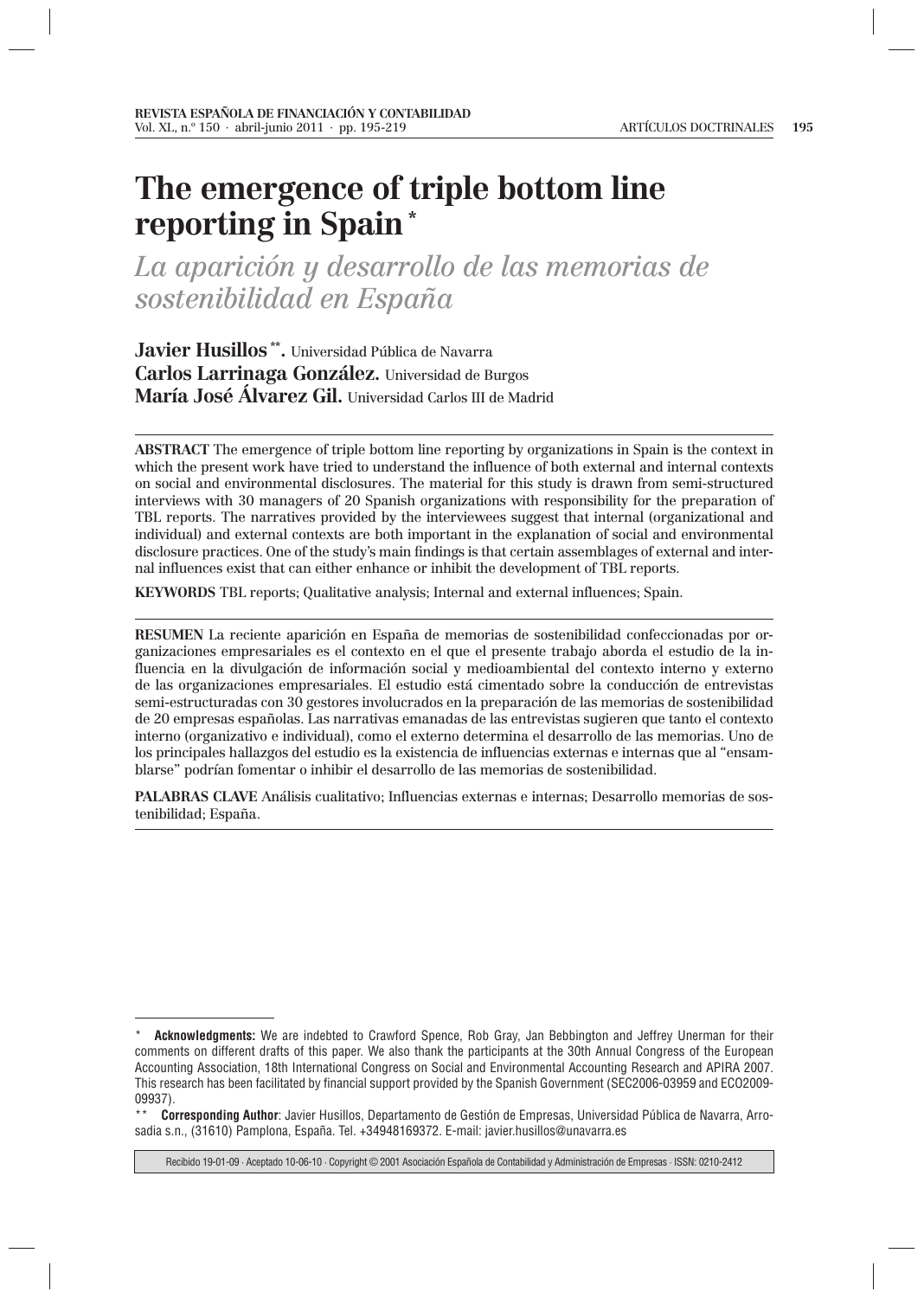# **1. INTRODUCTION**

Research into Social and Environmental Disclosure (SED) has privileged the study of the relationship between external factors and the extent and nature of SED (Adams, 2002). Some of the more frequently investigated contextual factors in the study of SED are stakeholder pressures (Ullmann, 1985; Roberts, 1992; Tilt, 1994), the influence of the media (Brown and Deegan, 1998; Deegan *et al*., 2002), the economic, political and social context in which the firms operate (Tinker and Neimark, 1987; Gray *et al.*, 1995b), and events that question a firm's legitimacy (Patten, 1992; Deegan *et al.*, 2000; Llena *et al.*, 2007). Although the literature on the external factors of SED has advanced our knowledge of its practices, Adams (2002) contends that this research has downplayed the influence of the internal context of organizations on SED, including questions on the SED process, the views, attitudes and perceptions held towards SED and a firm's resources and capabilities (Albelda *et al*., 2007). Moreover, if we are to understand how SED practices are influenced by contextual factors, the notions of stakeholder influence and legitimacy must be unpacked to consider processes of micro-legitimacy (Neu *et al.*, 1998) and contingent variables (Adams, 2002) through further in-depth field studies engaged with the dynamics within organizations (Gray, 2002a; Adams and Larrinaga-González, 2007; Thomson and Bebbington, 2005; Parker, 2005). The emerging literature that seeks to sophisticate the explanation of SED practices through the use of qualitative methods includes Deegan and Blomquist (2006), O'Dwyer (2002) and O'Donovan (2002).

One SED practice that has sought higher degrees of sophistication and institutionalization is the preparation and publication of reports that seek to provide an organizational account that covers its economic, environmental and social impacts (Archel *et al.,* 2008). Although those reports receive different names (sustainability reports, social and environmental reports or corporate social responsibility reports), Gray and Milne (2004) consider that Triple Bottom Line (TBL hereafter) reporting is the most accurate description of this SED practice. In this regard, despite its problems (Gray and Milne, 2004; Moneva *et al*., 2006; Archel *et al*., 2008) the Global Reporting Initiative (GRI, 2002; 2006) has had the most significant impact on TBL reporting and, more generally, on SED (see Adams and Narayanan, 2007 for a review of different schemes).

Convinced that TBL reporting is the most appropriate field for the investigation of SED and considering the need for further research into the way both external and internal contextual factors influence it, the aim of this study is to conduct a field study to understand how SED practices are embedded in broader processes, in which organizational and individual dynamics are likely to be as influential as factors that are external to the organizations. More specifically, this study is based on semi-structured interviews with 30 managers of 20 organizations involved in the preparation of TBL reports.

This paper contributes to the literature by investigating the interplay between external and internal contextual factors that influence the preparation of TBL reports. The present investigation, focused on either internal or external influences, will allow for complex explanations to emerge that are based on assemblages of external and internal influences (Larrinaga-González and Bebbington, 2001). Moreover, instead of focusing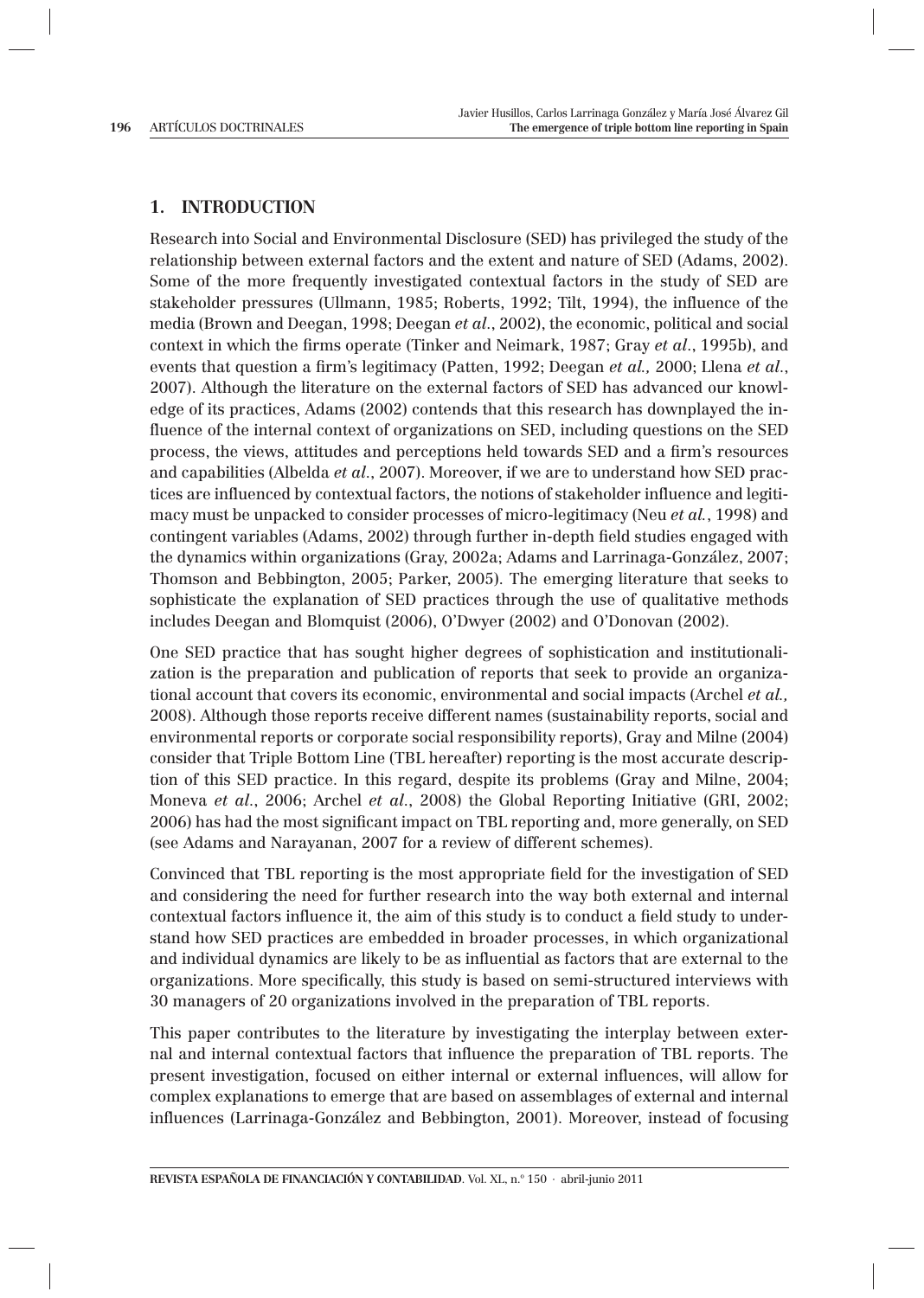on one single case study as Larrinaga-González and Bebbington (2001) do, this paper investigates different organizations, leading to a diversity of explanations. An additional contribution of this study is its examination of the Spanish context, where organizations boasted one of the highest numbers of reports with the top GRI standards, ahead of countries with long traditions in this field such as the United States, Australia or the United Kingdom (Calvo-Sanchez *et al*., 2007; Álvarez-Etxeberría, 2009).

The following section is a revision of the literature on qualitative studies of SED. This investigation is based on qualitative interviews with Spanish managers involved in the preparation of TBL reports. Section three describes the design of this research method. Section four interprets the qualitative findings obtained from the interviews. The paper concludes with some conclusions and recommendations for further research.

# **2. LITERATURE REVIEW**

A call for more field studies on SED (Gray, 2002a; Thomson and Bebbington, 2005; Parker, 2005) has been echoed by a growing number of researchers (Deegan and Blomquist, 2006; O'Dwyer, 2002; 2003; 2005; O'Donovan, 2002; Albelda *et al*., 2007; Adams and McNicholas, 2007). A distinction may be noted in the field studies between those studies that qualitatively analyse the more conventional external influences and those that through field research focus on the analysis of internal contextual factors. External and internal influences will be examined in this investigation with the purpose of highlighting the possibility of more complex explanations based on assemblages of external and internal influences (Larrinaga-González and Bebbington, 2001).

## **2.1. QUALITATIVE ANALYSIS OF EXTERNAL INFLUENCES**

We will consider in the first instance the group of qualitative studies that tried to provide an explanation of the findings about external influences obtained by quantitative studies. In this regard, the previous literature appears to agree on the existence of a close relationship between the pressure exerted by some stakeholders on organisations and SED (Ullmann, 1985; Roberts, 1992; Tilt, 1994; Gray *et al.,* 1995b; Neu *et al.;* 1998; Cormier *et al.*, 2004; or Magness, 2006), despite which Deegan and Blomquist (2006) affirm that this generalised assumption had never been directly contrasted with the opinion of those responsible for producing the information. Along the same lines, a substantial part of the literature (Patten, 1992; Deegan, *et al.*, 2000; Llena *et al*., 2007) presumes that the motivation for SED lies in the need for organizations to attain a legitimate status within society, although this assumption had not been scrutinized until recently with the rationales of the preparers and the reporting organization.

This gap in the previous literature has been recognized by some scholars. Considering first a stakeholder view of SED, Deegan and Blomquist (2006) interviewed the managers of six mining firms to illustrate how the pressure brought to bear by World Wildlife Fund had in fact impacted significantly on its patterns of environmental disclosure.

Second, as regards the legitimacy argument, O'Donovan (2002) interviewed six managers in three environmentally sensitive Australian firms to elaborate on the postulates of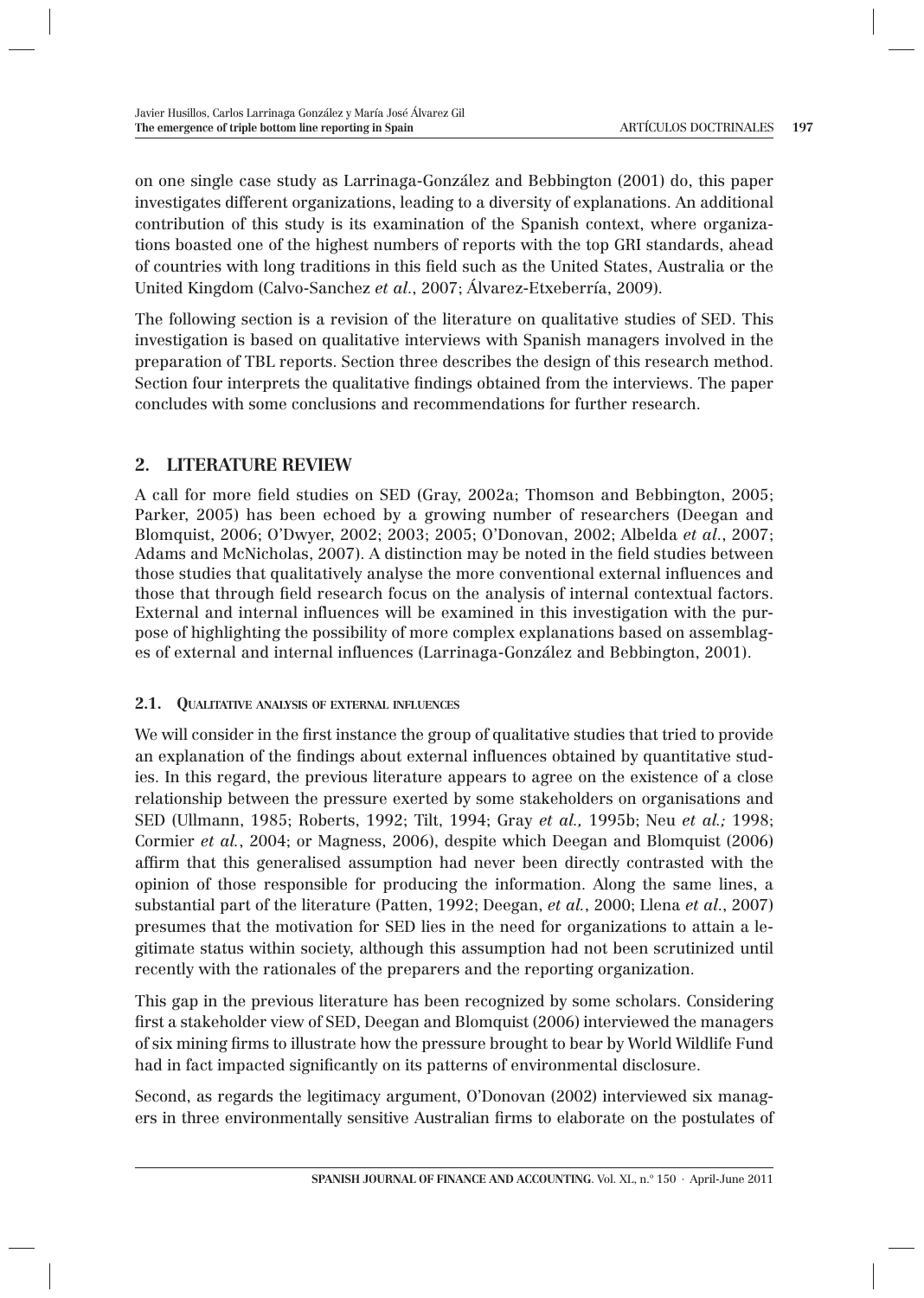legitimacy theory, extending its application and predictive power along the lines of the notion of «*micro-legitimacy*» (see Neu *et al.,* 1998). In contrast with the previous legitimacy literature where the focus was on the external analysis of how organizations facing important environmentally negative events attempt to *repair* their legitimacy, assuming that their behaviour in such cases is reactive, O'Donovan (2002) unpacked the notion of organizational legitimacy by analysing it from the perspective of managers, considering the internal context that leads them to select different strategies according to the firm's strategy (gain, maintain or repair its legitimacy) and the significance of the environmental event (high or medium). Along the same lines, O'Dwyer (2002) found grounds to qualify the explanatory power of legitimacy theory, based on interviews with 29 directors of 27 Irish organizations. He observed that in the Irish context, dominated by small organizations, SED was not really viewed by managers as a mechanism for legitimising the behaviour of their organizations. Taken together the results reported by O'Donovan (2002) and O'Dwyer (2002) suggest that the consideration of purely external influences has a lower explanatory power than the consideration of both external and internal influences.

#### **2.2. QUALITATIVE ANALYSIS OF INTERNAL INFLUENCES**

A different stream of the literature has investigated the interplay between SED processes and organizational dynamics, focusing on qualitative investigations into the internal context of the organization. This literature (Larrinaga-González and Bebbington, 2001; O'Dwyer, 2005) is mainly concerned with the implementation of SED processes, how they influence organizational change, if indeed they do, and the organizational obstacles for the implementation of SED systems. The findings reveal that SED external influences are important, but they are mediated by the internal context of organizations: assemblages of external and internal influences are likely to account for SED, making it difficult for existing theories (Legitimacy Theory, Stakeholder Theory and Political Economy Theory) to provide complete explanations (Adams, 2002). Furthermore, the shortcomings of existing theories, together with the rise of TBL reporting over recent years, suggest that qualitative research is an appropriate approach for investigating dynamic assemblages of the external and internal influences of SED.

In this regard, previous field studies have illustrated the importance of the internal context (or internal influences). Power issues (Larrinaga-González and Bebbington, 2001; O'Dwyer, 2005), internal contradictions (O'Dwyer, 2005), the attitude of influential individuals (Adams, 2002), the amount of resources involved in SED (Larrinaga-González and Bebbington, 2001; Albelda *et al*., 2007), the characteristics of organizations (Larrinaga-González and Bebbington, 2001; Adams, 2002) and other characteristics of the SED process itself (Adams, 2002) coalesce in different ways which are important to investigate in order to understand the practice of SED.

In his field study in one international Irish aid agency, O'Dwyer (2005) witnessed how internal tensions and contradictions arising from the SED implementation process and the existence of power asymmetries within the organisation brought about a *«*systematic process of stakeholder silencing by a powerful APSO board whose agenda for the process differed significantly from those of its promoters» (O'Dwyer, 2005: 13), preventing a substantive organizational change and a more responsive SED.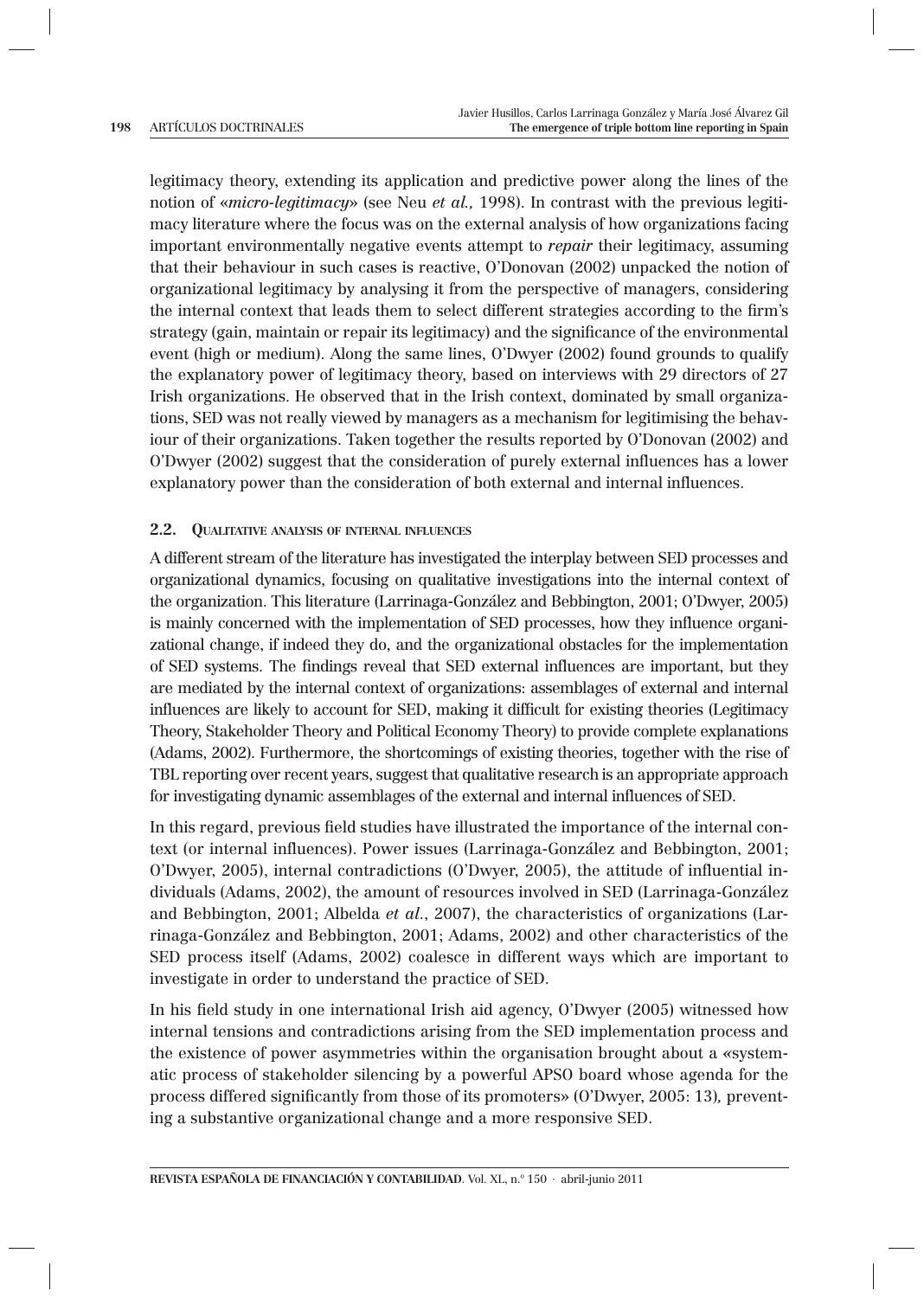Adams (2002) sought to explain variations in SED between UK and German companies, by interviewing managers in both countries. She suggested that the agents' attitudes and other characteristics of the reporting process itself could contribute to the explanation.

Larrinaga-González and Bebbington (2001) chose a case study to establish whether the introduction of environmental accounting practices (one particular form of SED practices) brought with it substantial change or whether they were merely an attempt to capture the environmental agenda. Although they found elements of environmental change, they found that the dominant motif for the implementation of environmental accounting was to negotiate the impact of the environmental agenda. However, what is more interesting for our argument is the way in which they highlight the influence of an «*assemblage*» of internal factors (for instance, the internal power relations or the amount of resources involved in the process of implementation) and external factors (such as pressure exerted by the Spanish Government and the electricity industry) on the environmental accounting process, in the effort to build an environmentally sensitive organization. They suggest that those and other factors of SED could be more or less significant depending on the characteristics of the organizations.

Summing up, an understanding of SED not only requires consideration of external and internal influences, but it also requires consideration of their multiple intersections (assemblages). The next section describes the design of the empirical work in pursuit of our stated objective.

# **3. FIELD STUDY**

As expressed in the introduction, understanding how SED practices are influenced by contextual factors requires field studies that scrutinise the dynamics within organizations (Gray, 2002a; Adams and Larrinaga-González, 2007; Thomson and Bebbington, 2005; Parker, 2005). Among qualitative research methods, the preferred research method in this area consists of semi-structured interviews (Deegan and Blomquist, 2006; O'Dwyer, 2002; O'Donovan, 2002).

# **3.1. SEMI-STRUCTURED INTERVEWS**

Discourse (or narrative) is intrinsic to social life because it is the only way of knowing, communicating and making sense of social action (Czarniawska, 2004). From an interpretive perspective, external and internal contexts both affect SED processes because of the rationale that is constructed by social actors, based on language and communication. A narrative is a social construct with a meaning that pervades the actions (e.g. SED) in a particular context (e.g. external and internal influences). Qualitative research considers that we can only acquire these corporate discourses through communication (Larrinaga-González *et al*., 2001). This is the reason why we chose semi-structured interviews (Arksey and Knight, 1999; Wengraf, 2001) to analyse the emergence of TBL reports in the Spanish context.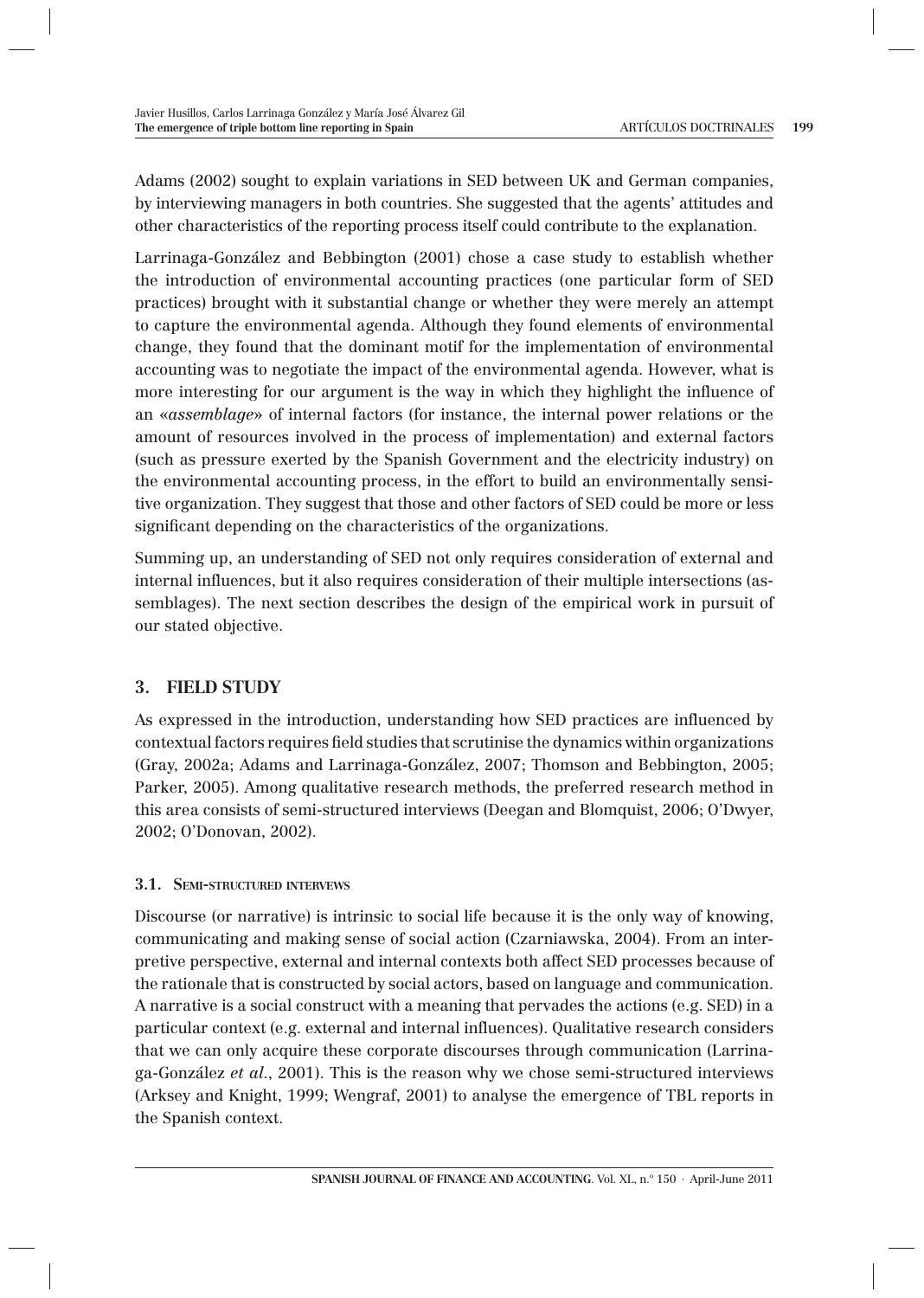Semi-structured interviews consist of open questions, while the interviewees are left to articulate their own narrative of the phenomenon under study. But semi-structured interviews follow a script, so that *«*the same basic lines of inquiry are pursued with each person interviewed*»* (Patton, 2002: 343), allowing for replication across interviews. The interview script was prepared according to the objectives of the research and piloted in three interviews. A summary of the interview script is shown in the appendix.

Interviewees were selected to replicate across cases with assemblages of external and internal influences that were likely to differ. The replication logic must be distinguished from the survey's sampling logic (Yin, 1994). While sampling is concerned with whether the sample represents other cases, replication is concerned with the identification of cases that produce certain outcomes, which should, according to the theory, be different. Accordingly, we interviewed 30 managers involved in the preparation of TBL reports in 20 organizations. Organizations were identified from GRI online databases, accessed in January, 2006, and selected with a replication logic with the aim of covering the full spectrum of organizations that practice SED: from large multinationals to very small firms with less than 10 employees; from firms operating in environmentally sensitive industries to service organizations; from private sector to public sector organizations; and from large public limited companies to workers cooperatives and employee-owned firms (see Table 1).

|                                      |    |              | Department     |     |    |    |                |              |                | Type of firm |     |  |  |
|--------------------------------------|----|--------------|----------------|-----|----|----|----------------|--------------|----------------|--------------|-----|--|--|
| Industry                             | MD | <b>BD</b>    | ЕD             | DSR | AD | CD | QD             | LD           | <i>SME</i>     | <b>LFUL</b>  | LFL |  |  |
| Cement manufacture                   | 0  | 0            | 2              | 0   | 0  | 0  | 0              | $\Omega$     | 2              | 0            | 0   |  |  |
| Construction                         |    | 0            |                | 0   |    | 0  | 0              | $\Omega$     |                |              | O   |  |  |
| Electricity and gas                  | 0  | 0            |                | 2   | 0  | 2  |                | 0            | 0              | 0            | 4   |  |  |
| Professional membership organization | 0  |              | $\mathbf{0}$   | 0   | 1  | 0  | 0              | $\Omega$     |                | 0            | O   |  |  |
| Urban waste management               | 0  | 0            |                | 0   | 0  | 0  | 0              | 0            | 0              |              | O   |  |  |
| Manufacture of chemical products     | 0  | 0            | $\mathbf{0}$   |     | 0  | 0  | 0              | 0            | 0              |              | U   |  |  |
| Mobile network operator              | 0  | 0            | $\Omega$       | 4   | 0  | 0  | 0              | 0            | 0              | 2            | O   |  |  |
| Food processing                      |    | <sup>0</sup> | $\Omega$       | 0   | 0  | 0  | $\overline{2}$ | $\Omega$     | $\overline{2}$ | 0            | O   |  |  |
| Real estate services                 |    | <sup>0</sup> | $\Omega$       | 0   | 0  | 0  | 0              |              |                | 0            | O   |  |  |
| <b>Financial activities</b>          | O  | 0            | $\mathbf{0}$   |     | 0  | 0  | 0              | $\Omega$     | 0              |              | U   |  |  |
| Transport                            | 0  | 0            | $\overline{2}$ | 0   | 0  | 0  | $2*$           | 0            | U              |              |     |  |  |
| Retail trade                         | 0  | 0            | $\mathbf{0}$   |     | 0  | 0  | 0              | $\mathbf{0}$ | 0              |              | 0   |  |  |
| Total                                | 3  |              |                | 9   | 2  | 2  | 5              |              | 7              | 8            | 5   |  |  |

**TABLE 1 INTERVIEWEES' PROFILE**

MD = managing director

BD = member of the board of directors

ED = environmental department

DSR = social responsibility or sustainable development department

AD = administration department

CD = communications department

QD = quality control department

LD = legal department

SME = small and medium-sized enterprise

 $LFUL = large firm not listed on the stock exchange$ 

 $LFL = large firm listed on the stock exchange$ 

\* One out of these two people is the consultant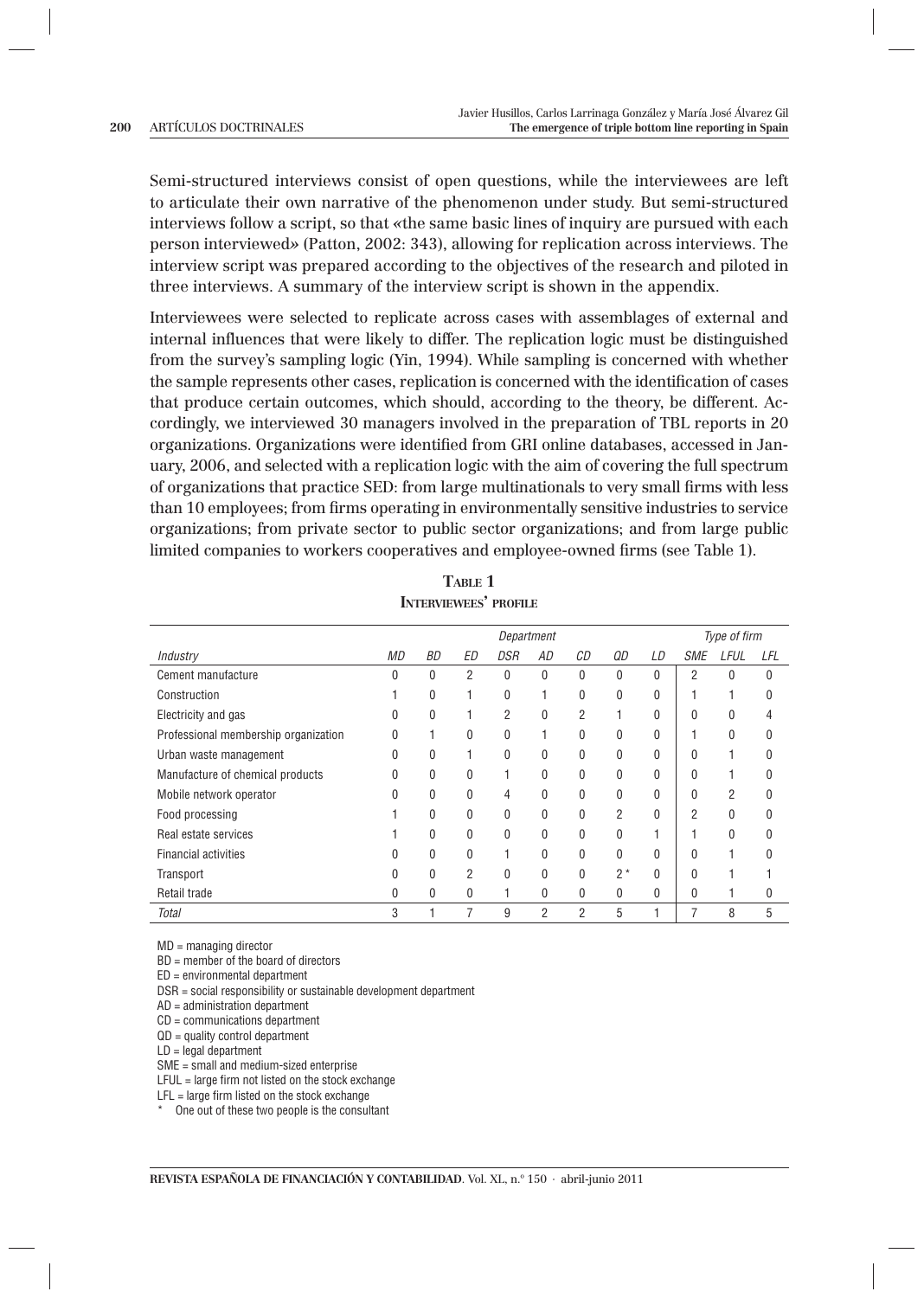Miller and Crabtree (1999: 96) assert that *«*for depth interviews, respondents should be selected so as to maximize the richness of information obtained pertinent to the research question»*.* Accordingly, interviewees were selected from among those that were in charge of, or actively participated in, drawing up the report, and who held a broad perspective of the whole process. Thirty individuals were interviewed in total, including CEOs, members of the board of directors, executives, technical staff and one consultant (see Table 1). At the request of some of the interviewees, all of their personal details as well as the names of the firms under study are treated in strict confidence.

# **3.2. INTERVIEW PROCEDURES AND ANALYSIS**

Bearing in mind the findings and the theoretical approaches of previous literature, the study commenced with the exploration of the TBL reports of each company, observing the approach of each organisation to sustainable development, the language employed, the target audience for the report or how firms faced bad news, among other aspects. The information so obtained fed into the interview guide (see appendix) that was adapted for each interview.

Interviews lasted between 30 and 90 minutes and were carried out between February and May 2006. All of the interviews, except for two, were tape-recorded and subsequently transcribed. With regard to the remaining two interviews, in one case the interviewee rejected recording, and we took detailed notes; in the other case the individual only accepted to answer the interview guide in writing.

We followed O'Dwyer (2002; 2003; 2004) and Huberman and Milles (1994) for the analysis of the interviews. According to Huberman and Miles (1994), the analysis of the interviews was divided into three stages: data reduction, data display and data interpretation. The data reduction stage has the objective of identifying and coding the main narratives about the influences of external and internal factors. For this purpose, the tape-recorded interviews were played back several times, before and after their transcription, to capture any kind of emphasis or non verbal communication. As a result, narratives about TBL reporting influences emerged that confirmed or rebutted previous expectations, raised from our reading of TBL reports. Finally, once SED influences were identified and coded, the interview transcriptions and notes were re-read again twice over. During this process other narratives emerged that, in some cases, confirmed narratives previously found and, in other cases, did not fit in the previous narratives and contradicted them. Those cases turned out to be very enriching and the most interesting in the interpretative stage.

If the data reduction stage implied an iterative process, this was even more evident in the display and interpretative stages. At the display stage, a matrix was built for each firm, displaying all the previously coded TBL-reporting contextual influences, as well as the specific excerpts that best illustrated the role attributed to external and internal influences. The contextual influences of each case are then compiled ready for the interpretative stage.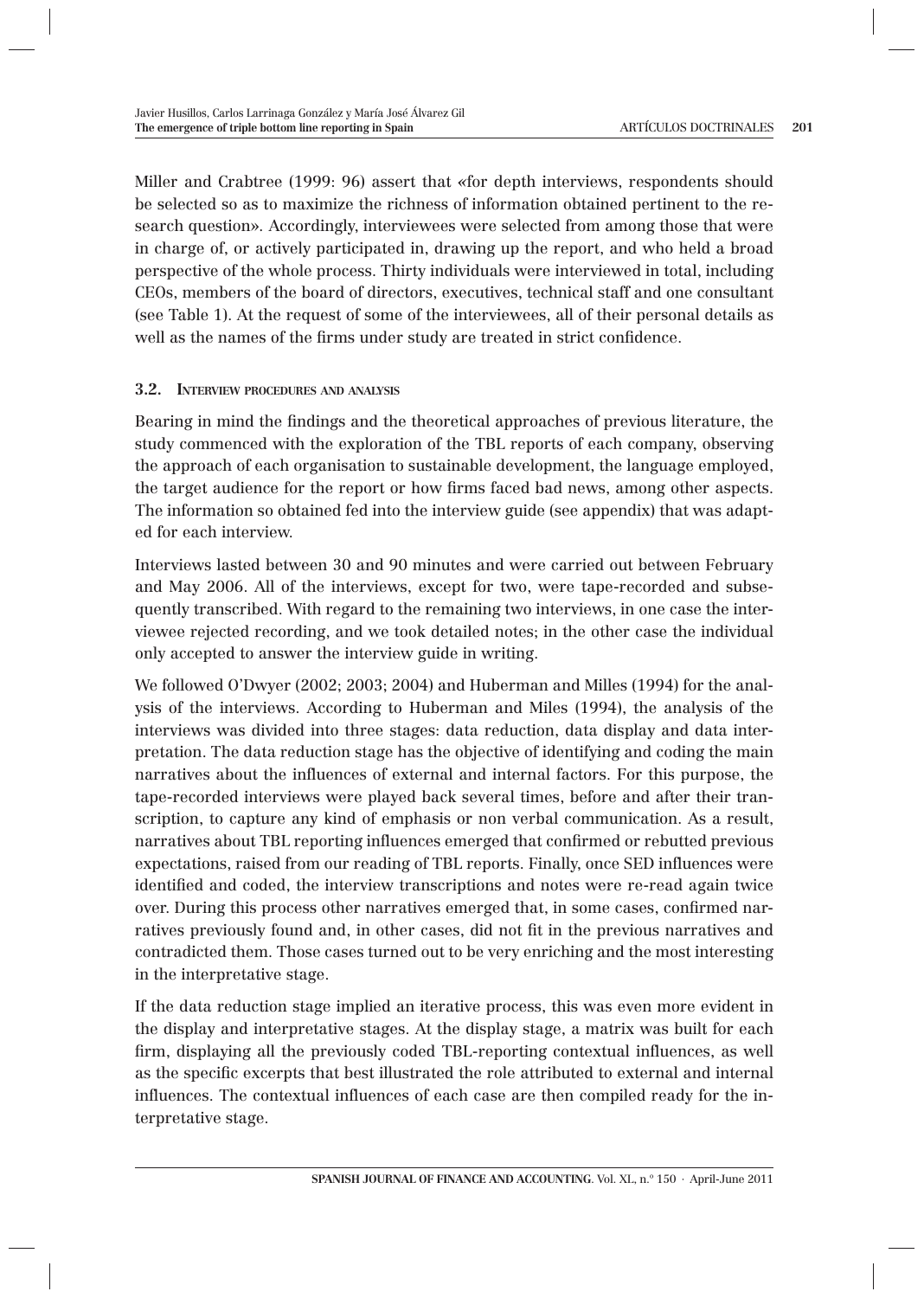The interpretative stage led to a better understanding of the narrative on external and internal influences of SED that arise in each case and across all cases. One story for each case was developed and then a general picture was constructed with all the narratives identified in the interviews, in an attempt to map how external and internal contextual factors influence TBL reporting process in this field and thereafter grouping cases according to how their narratives fitted into the general picture. This analysis revealed that some narratives and contextual influences were common to all firms, while others were specific to their different subgroups.

# **4. NARRATIVES ON CONTEXTUAL FACTORS IN TRIPLE BOTTOM LINE REPORTING**

Stemming from the analysis of the interviews, this section presents the narratives on external and internal contextual influences of triple bottom line reporting. Although the structure of this section pragmatically refers to external, organizational and individual contexts, the presentation of narratives tries to respond to the aim of this paper: depicting how the assemblages of contextual influences shape TBL reporting. In other words, although the structure of this section could suggest that influences are discrete, the aim of this paper is to demonstrate that these influences are not discrete.

One obstacle to carry on with the research, which was interesting in itself, was that interviewees referred to Corporate Social Responsibility (CSR) and the TBL report itself as interchangeable terms; they often emphasized that they could not make a clear distinction between them. This became problematic because CSR is an all-encompassing (unspecific) expression, used to refer to very different ideas, including social, ethical and environmental awareness, corporate social policies, management of social and environmental issues and the reporting of such issues. In the following analysis, CSR and TBL reporting will be examined separately where possible, although their interplay will be considered (especially concerning organizational influences; see below).

## **4.1. EXTERNAL CONTEXT**

The narratives emerging from the interviews corroborate the importance attributed in the previous literature to the influence of the external context on SED. The initiation of CSR practices and the very idea of a TBL report has origins that lie outside the boundaries of the organizations that were examined. Expressions such as *«*it became trendy*»* or *«*the existence of that general feeling was noticed*»* are often used to refer to the origin of CSR practices. Narratives about its external origin revolved around the growing social concern over social, environmental and ethical issues, the interest of stakeholders, with particular emphasis on the role of «experts» and the media, and the behaviour of other organizations.

From a social contract perspective, TBL reporting allows organizations discharging their accountability on those social, environmental and ethical issues for which the society is concerned. In this respect, the general social concern needs to be translated into specific demands by stakeholders to whom organizations are more or less likely to re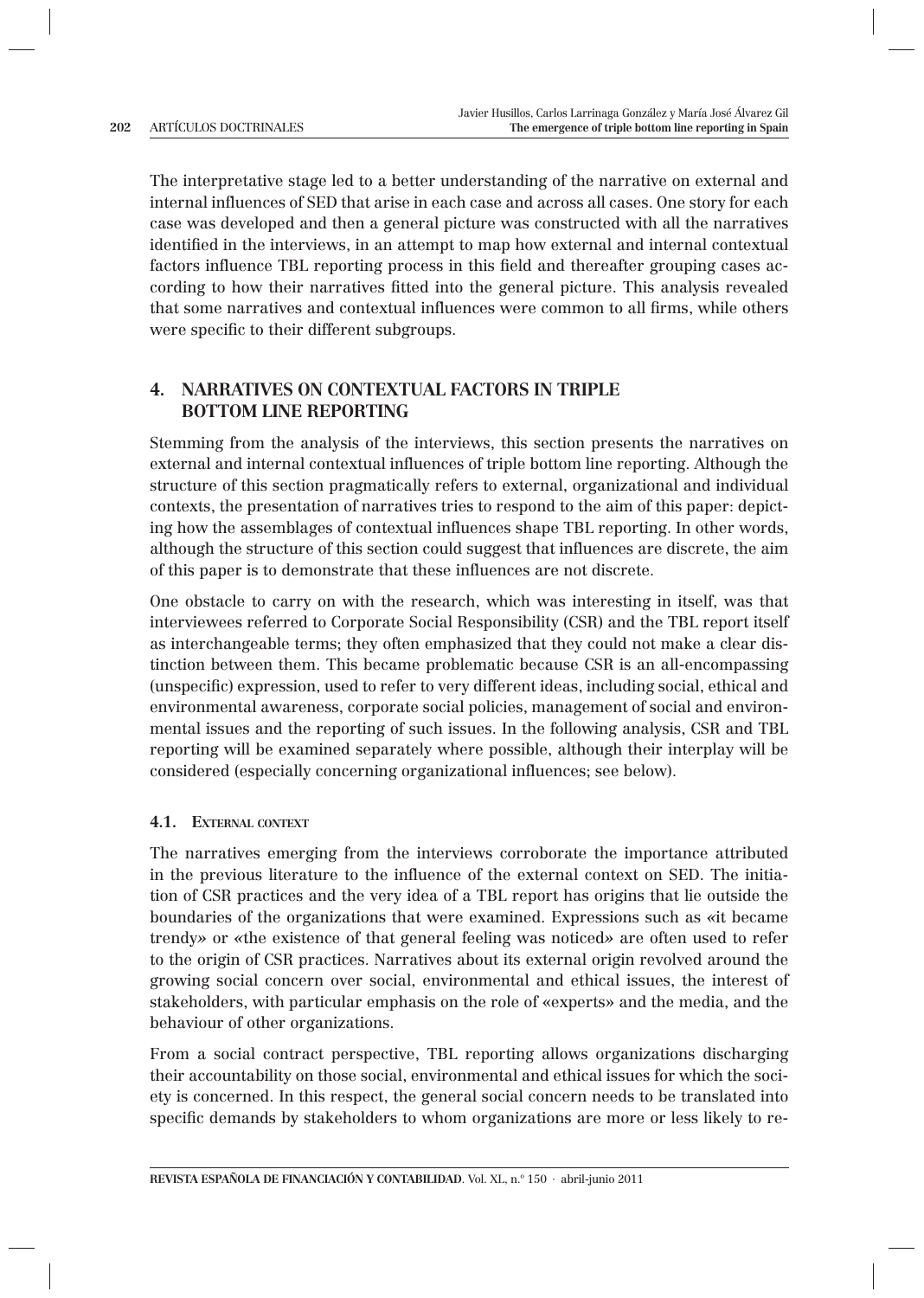spond. However, the narratives provided by our interviewees placed a greater emphasis on singular stakeholders such as experts, the media and peer organizations, rather than on the anticipated stakeholders: shareholders, employees or customers. In contrast to the usual arguments put forward in the SED literature a correspondence between the social and the stakeholders concern is not perceived by the managers interviewed.

# 4.1.1. *Growing social concern*

Despite the growing corporate concern on social and environmental issues being qualified by some directors as a fad, there is a general feeling that this is not something ephemeral but that it does respond to the dynamic socio-political and economic context.

> *«*We can talk about where this all comes from and where it all comes from is an important cultural change in society and ever-greater demands that are being placed on firms» (A, large firm, mobile network operator, DSR).

As concluded by Patten (1992; 1995), Gray *et al.* (1995b), Brown and Deegan (1998) and Deegan *et al.* (2002), interviewees observe that a relation exists between the perceptions, the values and the concerns of the society and the origins of CSR practices. Two characteristics of this observation were brought to light with greater regularity than any others: the increasing awareness in society of the need for economic development to be sustainable from the social and environmental point of view; and, the increasing loss of trust in business organisations by the society. But each of these two characteristics appears to have a different influence on the development of CSR and SED practices in Spain. Although some actors in environmentally sensitive industries affirm that their companies became aware of the need to integrate CSR into management practices because of growing social awareness, the problem of the global sustainability of the planet does not appear to be especially influential in SED, particularly among transnational companies. Interestingly, while the sustainable development agenda advanced in the 1990s, it was only very recently that the first Spanish firm published its TBL report. In fact, although Spain had, at the time of the interviews, produced more reports *in accordance with* GRI than any other country in the world and the first GRI's sustainability guideline was available in 2000, it was not until 2002, that the first sustainability report *in accordance with* GRI was published (Calvo-Sanchez *et al.*, 2007), in the aftermath of the Enron (2001), Worldcom (2002) and Parmalat (2003) scandals. In large firms, those scandals raised the concern over the growing levels of society's and shareholders' mistrust in the ethical basis of corporate behaviour, leading to a concern for CSR, as expressed by one interviewee in one electricity company.

> «Why has this happened? (the initiation of CSR and SED practices). I don't think that it has been said, but this has happened because of Enron. When this all started to get off the ground here in Spain, I don't know about other countries, but everything was at that time. It made an enormous impact» (C, large firm, electricity and gas, CD).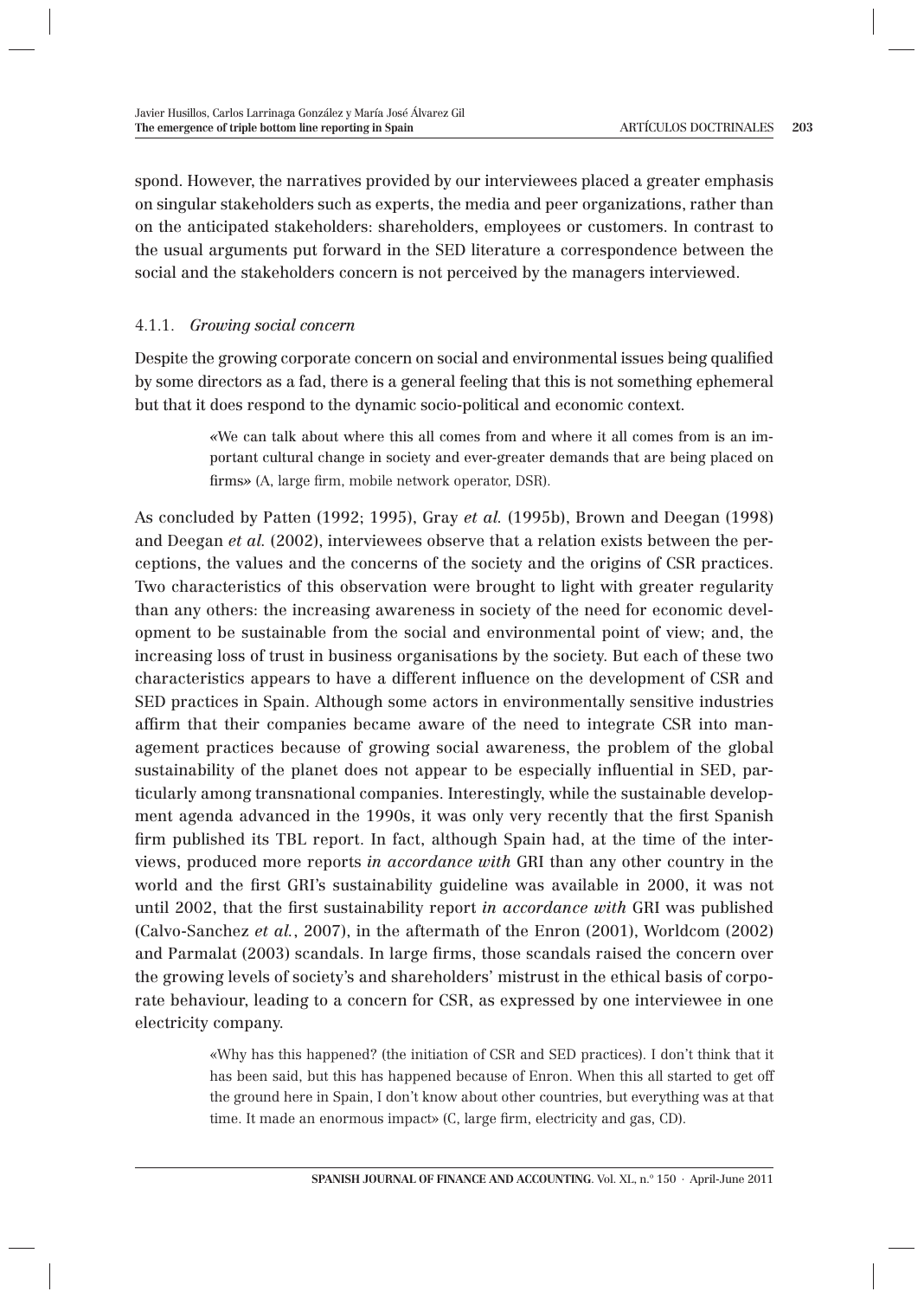But it seems that these events have not affected the matrix of Spanish firms in quite the same way. Due to the concentration of scandals in transnational firms, the executive director of a Spanish SME, a pioneer in the preparation of TBL reports, stated that:

> «The only thing that we saw was that there was a demand for this type of report, but in the large firms because so many things were happening and there were so many scandals and so many directors were on the wrong side of the law, that naturally the large firms had to smarten up their image a little,  $(...)$  but I didn't see the need for the smaller and medium-sized firms» (M, SME, food processing, MD).

## 4.1.2. *Stakeholder interest*

Although executives explain the upsurge of CSR and SED practices in the light of the social concern about social, environmental and ethical issues, they paradoxically downplayed the role of stakeholders such as investors, customers, employees, environmentalists or the government in motivating them (Adams, 2002 found the same results in both the German and the English context). There is a generalised view that the interest of stakeholders in TBL reports was not even awakened after the reports began to proliferate in Spain. The systematic absence of criticisms or feedback on TBL reports evidence stakeholder disinterest. For some interviewees, this might impinge on the progress of TBL reporting.

> «People don't ask for what they don't know or doesn't exist. It's the offer that generates the demand at first, that goes for everything. People didn't demand sustainability reports because they didn't know that such reports existed, it's the firms that say we are going to draw up a sustainability report and this is a very recent thing. Those so-called stakeholder groups don't come here to say —heh, we want a report—» (B, large firm, manufacture of chemical products, DSR).

Narratives about external influences suggest, even dismissively, that customers or employees are irrelevant in terms of SED practices.

> «When they tell me —no, in the end all this is to sell more—, well, I only wish it were true! Because our typical client is a fifty-or-so-year-old housewife and the truth is... talk to them about social responsibility or sustainability, and I think that very few would know what you were talking about» (F, large firm, retail trade, DSR).

However, the narratives about stakeholders such as investors/shareholders, environmentalists or the government are not that conclusive. As it comes to the influence of investors contrasting views are expressed by the interviewees in those larger firms that are more capital market oriented, reflecting the debate about the existence of ethical investors. These different rationales are illustrated in the following excerpts from interviews:

> «Shareholders (...) had an interest in gaining their well-earned money according to the capital that they've invested, but other things have also concerned shareholders for a few years now; (...) they also invest in those companies that offer better results in the environmental field or sustainability in general. How do they know that, which are those companies? Well through information. What information? Well, fundamentally what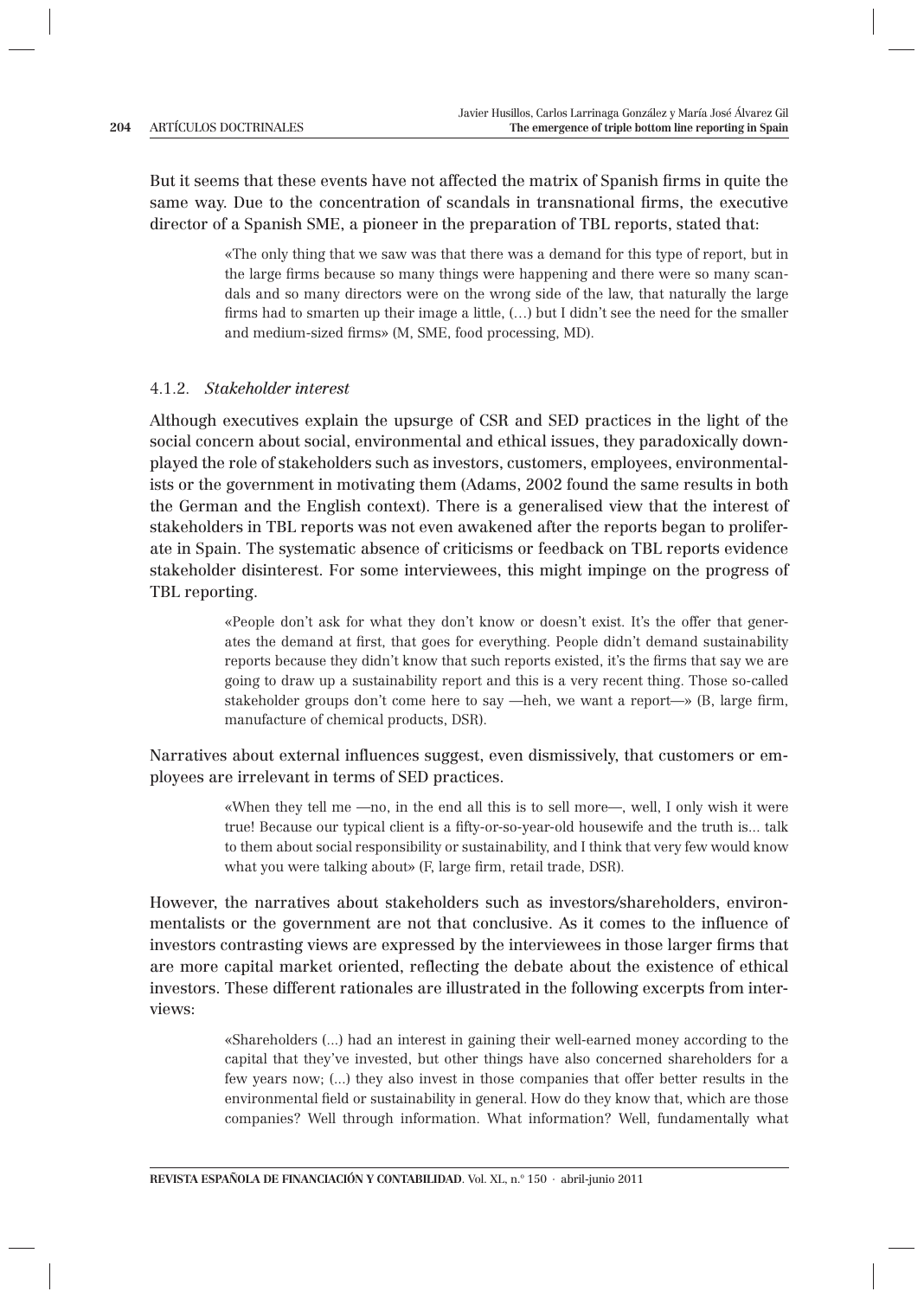comes in these reports, so a lot of investments funds are influenced by this » (B, large firm, manufacture of chemical products, DSR).

«We carried out a survey with investor groups on the CSR report, and received quite a lot of replies; the great majority of them more or less said that what the report tells them is not a motive for investment, nor is the management policy on corporate responsibility» (E, large firm, transport, ED).

As regards environmentalists' interests, in only two of our cases have interviewees singled out them as a significant influence for SED. These two firms, not quoted on the stock exchange, could be characterized as environmentally «sensitive» and appear to have increased their disclosure subsequent to some sort of problems with local communities. This limited evidence concurs with the inconclusive literature that either found that environmentalist are influential (Deegan and Gordon, 1996; Tilt, 1994) or play a more secondary role (Neu *et al.*, 1998).

Finally, the accounts provided by some SMEs assigned a significant influence to governments. In those cases the government did not act as a regulator, but as a facilitator, establishing forums for debate and awards for and subsidizing SED practices. In fact, three out of the six SMEs under analysis are located in the same Spanish province, from among which two stressed the significance of the financial assistance of the local government for the decision to publish a TBL report.

In summary, while a general social concern on social, environmental and ethical issues appears to influence SED practices, the narratives about stakeholders suggest that they are not always translating the macro-level social concern into specific demands. Rather than conventional stakeholders, the narrative provided an explanation based on a particular constellation of external influences driven by what could be categorised as peripheral stakeholders, but whose influence on TBL reporting was significant: the media, experts and the behaviour of other organizations.

## 4.1.3. *Media*

Previous literature (Brown and Deegan, 1998; Deegan *et al.,* 2002) has approached the media as openationalizing the social concern. This rationalization is also shared by some interviewees. For example, the CSR manager in a Spanish transnational firm states that the first report was drawn up because:

> «(...) we begun to see a demand all around us, when I say all around us I mean in the media that in some way are out there saying whether the firms do or don't do CR reports» (C, large firm, electricity and gas, CD).

In addition to the reflective role of media, interviewees also conceive a constitutive role of media, shaping public expectations, educating the public and multiplying the effect of the voices of both the company and its stakeholders. Interviewees think that the media play an educational role in amplifying the messages that the company transmit through TBL reports: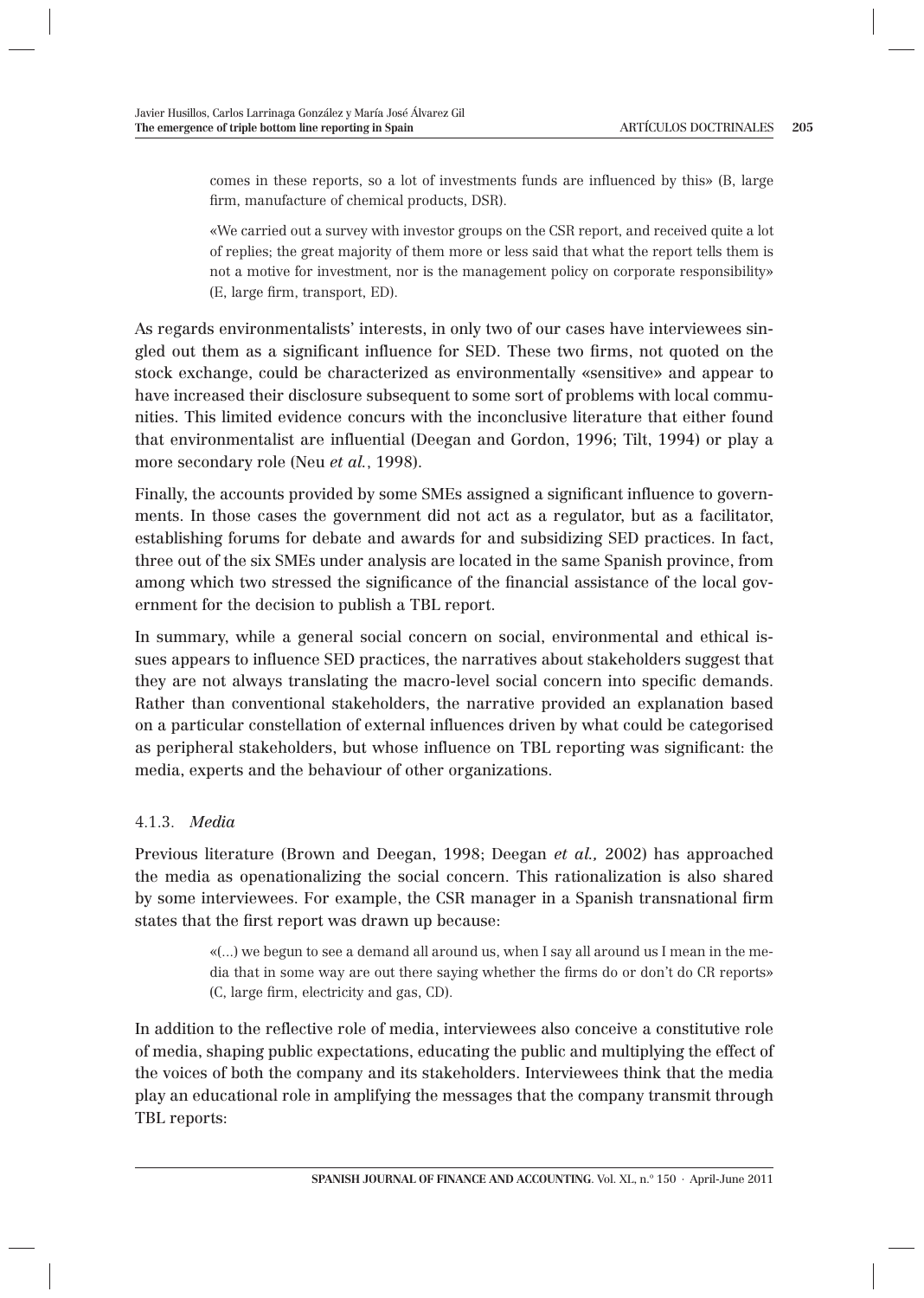«(...) we need the media to raise public awareness, they are the opinion makers. To the extent that they do not raise the awareness of the general public, then only with great difficulty is public opinion going to demand these reports» (A, large firm, mobile network operator, DSR).

In this respect, the influential power of the media in TBL reporting is perceived as an opportunity rather than as a threat by proactive managers, as expressed in this large firm:

> «The media [and] the institutions that work on corporate responsibility are always stressing the percentage of firms listed on the stock exchange that do publish the report. There's an implicit loss therefore, we could talk about a loss. Those who don't do it are losing out on opportunities from the corporate responsibility point of view or in terms of their reputation» (I, large firm, electricity and gas, CD).

In summary, there is an association between media attention and SED practices in the case of large firms. However, the narratives on media conceive this association in a convoluted way, as at once the cause, the amplifier and even the substitute of SED.

## 4.1.4. *The opinion of «experts»*

Clubs set up by large businesses, organisations backed by civil groups, consultancies, multilateral international institutions and agencies specialising in the analysis of stock exchange indexes (understood here as the «experts») appear to be particularly influential in the initiation and development of TBL reporting. What characterises these experts is the elaboration of a particular narrative about CSR and SED practices, as well as procedures for their implementation and assessment. This is paramount from a social accounting (Gray, 2002a) perspective as, by defining the scope and content of CSR and TBL reporting, those experts are subtracting them from a public and democratic debate, that would otherwise involve stakeholders such as employees, clients, suppliers, local communities, government and shareholders, as was often expressed in the interviews:

> «It is an open debate right now in the world of the experts and I think that the report is above all a letter of introduction in this world. It lets them know you're there, lets them read «ah well you're OK or you're in bad shape» and it is a little of all that. But I don't think that it reaches important groups» (F, large firm, retail trade, DSR).

Those experts include, for example, stock exchange analysts or thematic business associations. It is hardly surprising that stock exchange analysts, who assess whether or not firms are suitable to be listed on indexes such as the DJSI (Dow Jones Sustainability Index) or FTSE4 Good Index Series, should wield influence. Their «sustainability» assessments of large quoted firms determine the decision to draw up a report as well as their subsequent evolution.

> «The presence on the Dow Jones Sustainability Index is closely related to the preparation of these reports and everything we say here. Because really in the end, we also try to introduce what they're asking for in a good part of the things that we say» (H, large firm, electricity and gas, ED).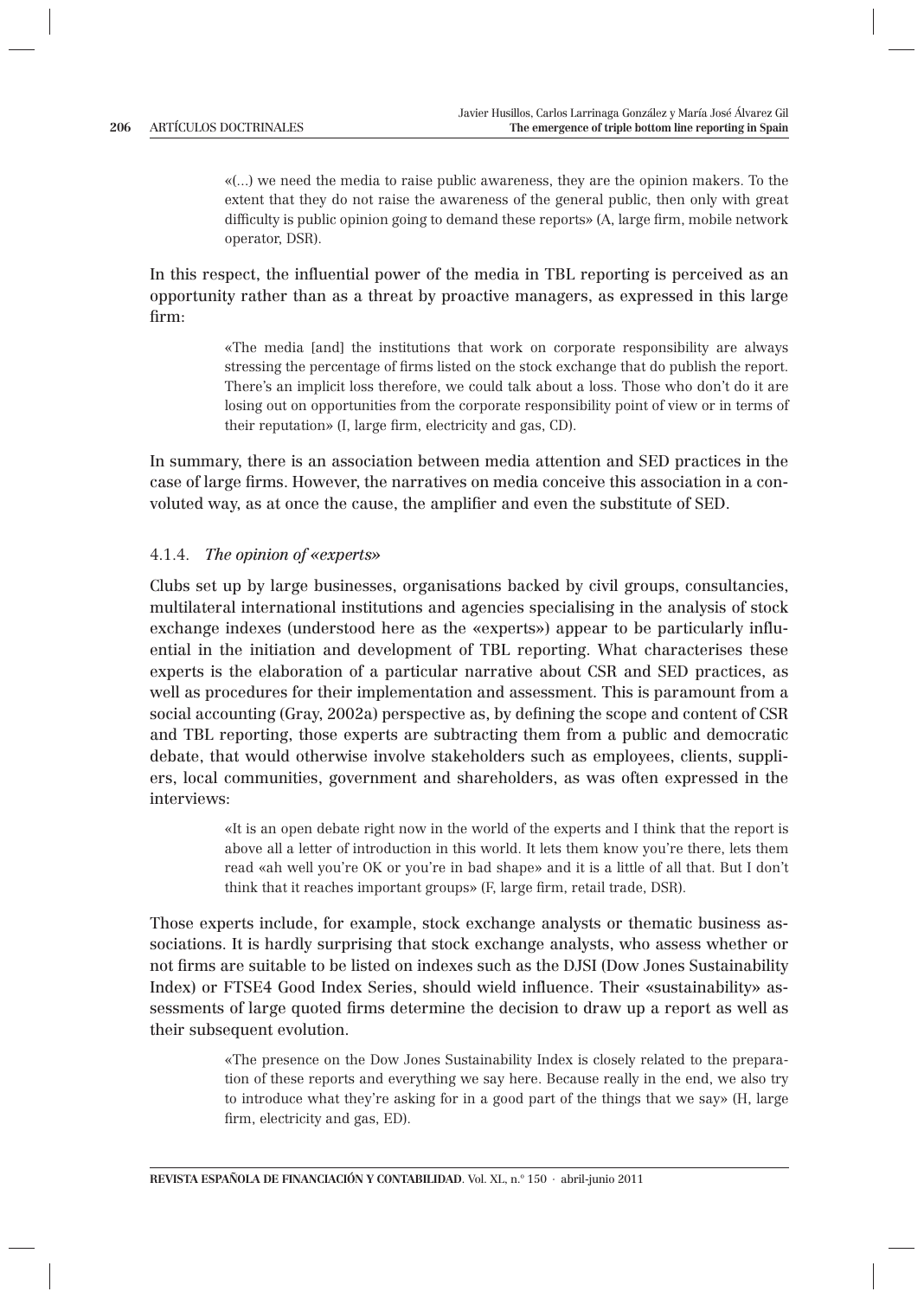Perhaps more interesting is the influential role played by thematic business associations that we refer to here as «experts' clubs», where large firms exchange information with the aim of establishing coordinated patterns of behaviour in matters relating to CSR. These clubs of experts were established since the mid-1990s and have been working in areas related to sustainable development, CSR and TBL reporting. Directors of large firms (often direct competitors) discuss the concepts revolving around CSR, develop their own approaches and prescribe ways of managing their implementation, following their own experience. One such example is the «Club de Excelencia en Sostenibilidad» (i. e. Club for Excellence in Sustainability). Their influence spreads out to the rest of the business network through specialised courses, conferences or masters courses in collaboration with some business schools, a few NGOs and academics. The role of dynamic leaders and opinion formers, played by these clubs, called «lobbies» or even «gurus» by some interviews, among the large firms has very often been noted by the interviewees in reference to the conceptualisation of CSR:

> «We are part of, founding members of the so-called "Club de Excelencia en Sostenibilidad" in Spain, there are 22 firms I think [all large firms], and we have created our own concept of sustainability, but there are no major debates, or to put it a better way, no divergent points of view. Opinions on the concept of sustainability generally coincide from the business point of view» (B, large firm, manufacture of chemical products, DSR).

# As well as in the subsequent development of the criteria for responsible management and the drawing up of the TBL report.

«[In the Club de Excelencia en Sostenibilidad] there is a self-evaluation tool that is at a pilot project stage but firms that belong to the club test it out and it is being fine-tuned. I see it as a little like the EFQM model. It gives you points from 0 to 1000 and as you progress with particular concepts or indicators, then you have your information there and it gives you information on what the others are doing because in the end all of this stays inside the company» (C, large firm, electricity and gas, QD).

A further example is the Spanish Association for the Global Compact, which seems to have motivated the diffusion of CSR practices in Spain, a country that is top ranked in terms of the number of signatory organizations to the Global Compact (nearly 900) in 2010. However, the philosophy of the United Nations Global Compact itself does not appear to exert significant influence over the behaviour of large Spanish firms and the specific content of the reports. According to the interviewees the compliance with the Global Compact principles is not problematic in a developed country. It should be noted that some of our interviewees worked for transnational companies with significant interests in Latin America and other regions. Nevertheless, among some unlisted firms, the United Nations approach does appear to carry significant weight in the process of drawing up the reports. In this same context, the executive director of an SME belonging to the food-processing industry stated that he saw the needs of his firm as being closer to the philosophy guiding the UN approach than to the philosophies that are advanced in Spanish business schools. He asserted that «the project put forward by Kofi Annan, by the secretary of the United Nations, which is the Global Compact, was more up our street». The drafter of a TBL report in a large cooperative went even further, when she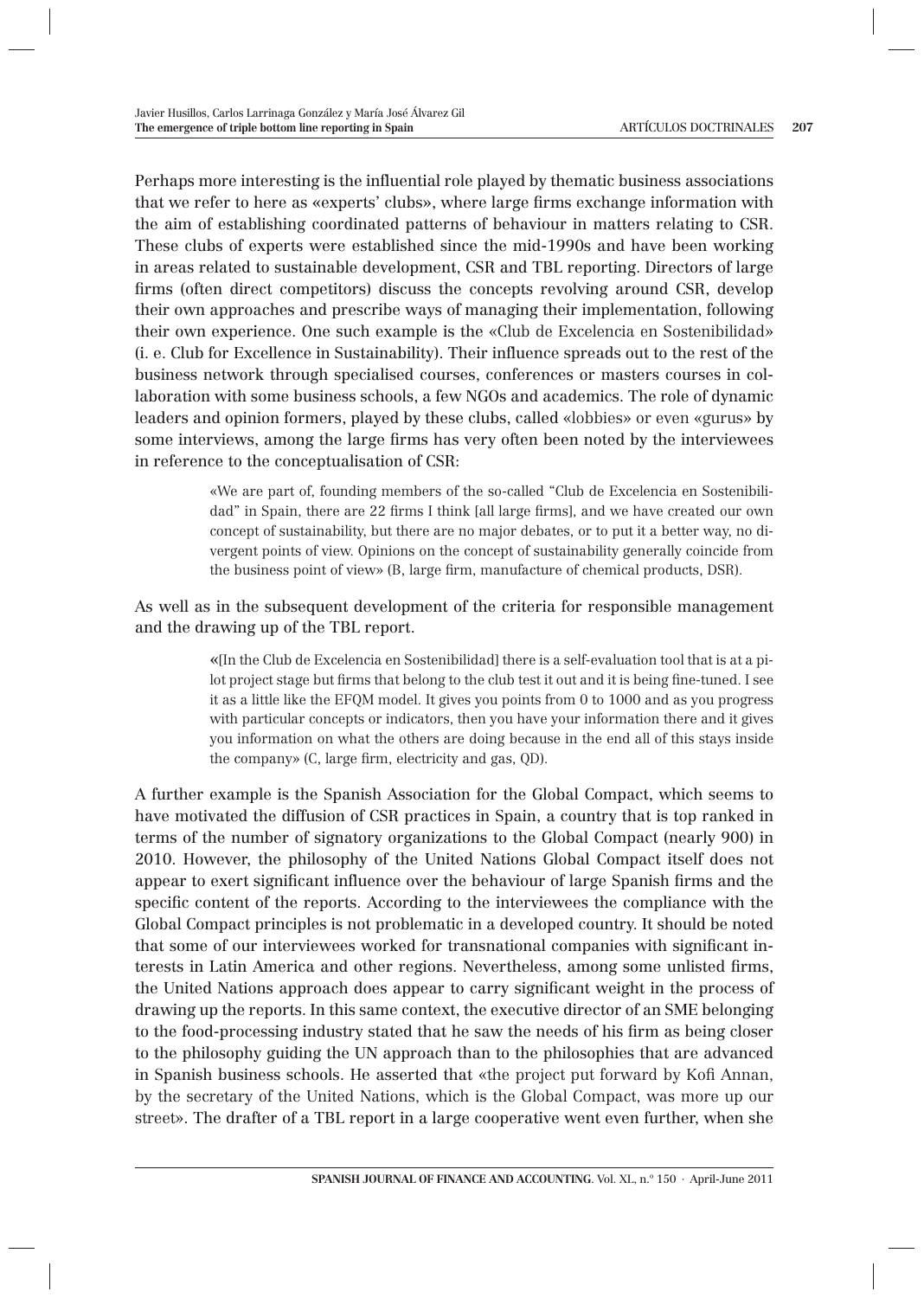described the criteria that she felt should guide CSR. According to her own personal values and background the criteria should be developed from the standpoint of the international multilateral organizations.

> «I think that as we are talking about concepts that go beyond frontiers and beyond actions, you have to follow what the multilateral organisms have to say. So in that sense, the concept of sustainability that guides us is that of the United Nations. (…) That is why we are in the United Nations Global Compact. (…) I am a lawyer by profession and from my point of view international law seems to me to stand for something and I think that the United Nations is the best we have at the moment. Greatly improvable but the best that we have at an international level to set our house in order a little and to reach agreement» (F, large firm, retail trade, DSR).

The influence of experts such as the *Club de Excelencia en Sostenibilidad* or the Spanish Association for the Global Compact points to a mimetic mechanism of institutionalization but also points to the privileged role play by some social actors in the process of institutionalization (DiMaggio, 1988; Lawrence, 1999). The influence of peer organizations is consistent with this.

# 4.1.5. *The behaviour of other organizations*

The fact that organisations in the same organizational field began to draw up TBL reports has been stressed as one of the factors that focused managers' attention on the need to look closely at the reporting practice that they would eventually make themselves:

> «We saw what Shell was doing, we saw what Shell and BP were doing, (...) you look at their report and you say, I have to try and do the same thing  $\ast$  (D, large firm, electricity and gas, DSR).

However, the appearance of these reports not only mimicked the first adopters but also their evolution was guided by constant benchmarking. As often stated by some interviewees, an exchange of knowledge and experience occurs that leads to a mutual acquaintanceship and learning between firms.

> «It's all there on the outside, you don't have to invent anything, and what's more, by talking to other firms, I mean, we are very proactive at meeting firms. In fact this year we have a project to identify best practice, and we have set ourselves the objective of visiting 6 firms. For each one of the selected themes we have selected a firm, and from this point up until the end of the year we'll go out and visit them, we tell them how we do it, they tell us how they do it and we'll all learn» (C, large firm, electricity and gas, QD).

In summary, the external context does seem to have a significant influence on TBL reporting due to the growing general social concern over social, environmental and ethical issues. However, the influence of conventional stakeholders is limited to specific cases. The narratives place of more significant role to the media, experts and peer organizations in translating the social concern into specifi c demands to organizations.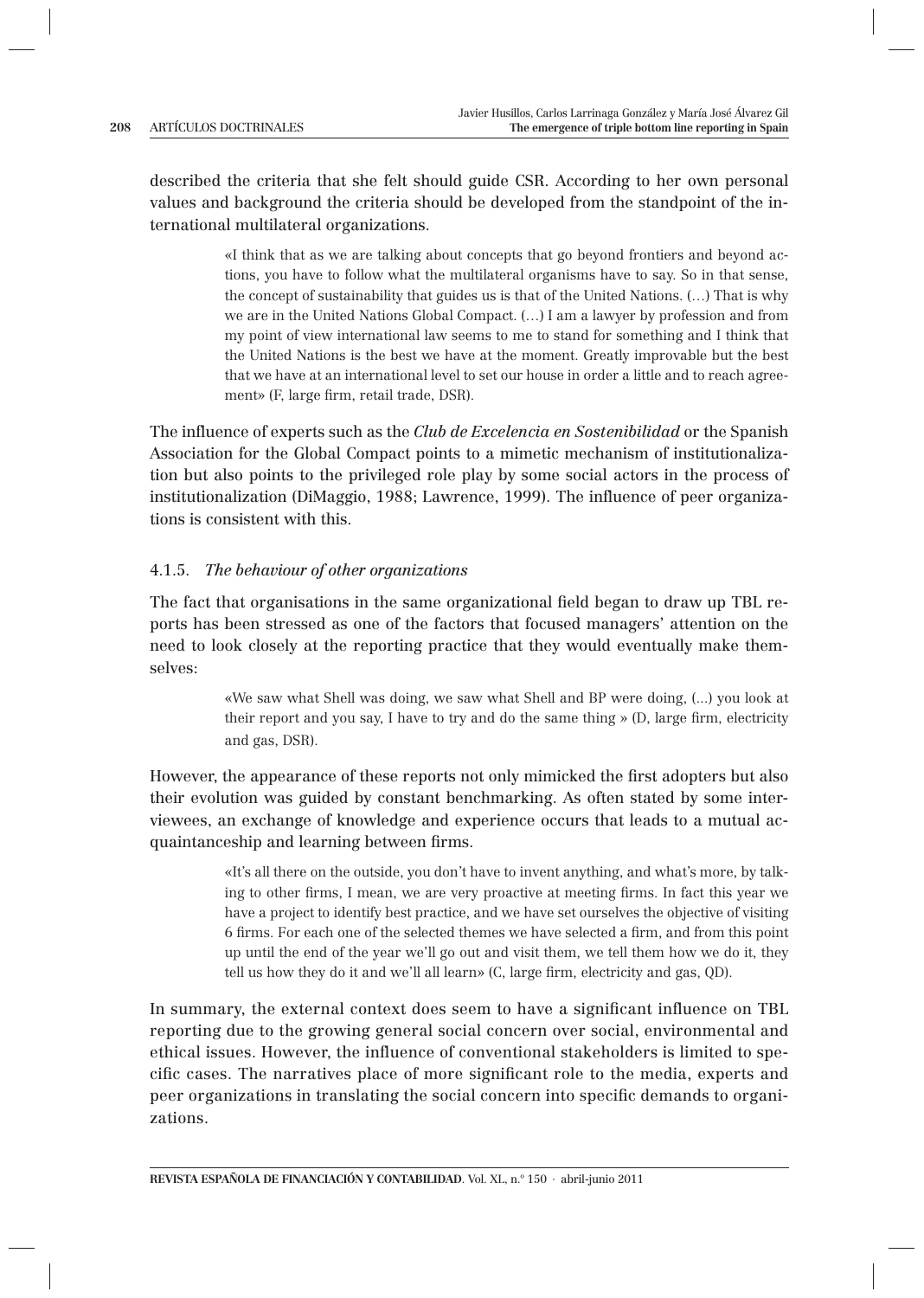#### **4.2. INTERNAL CONTEXT: THE ORGANIZATION**

In this paper it is argued that focusing only on the external context will only provide a partial explanation of SED practices. This and the next section explore the role that organizational and individual influences played in the initiation and development of TBL reporting in Spain. A cursory examination of TBL reporting in Spain reveals that this practice spread in a relatively short period of time and that its implementation together with other CSR practices does not seem to have caused a dramatic change in their standard working practices. These two observations beg the question of whether other drivers exist that were already in place and facilitated the adoption of such practices. Three internal influences seem to have played a key role as facilitators or inhibitors of TBL reporting: the core values of the firms; the resources and capabilities of the organisation; and change and internal conflicts.

## 4.2.1. *The core values of the firms*

The consistency of the philosophy underlying social and environmental reporting and the core values of organisations seems to have enabled firms to initiate TBL reporting. For example, one interviewee explained the launch of TBL reporting in his SME in the following way:

> «It is an idea that we put forward when "X" was launched  $26$  years ago.  $(...)$  A firm must involve profits, it obviously has to have an economic part to it, it has to have a social part that allows people to develop their skills as far as possible, at work, as consumers and in their leisure time, and at the same time it has to be in a position to improve the planet, we should improve what we leave behind, what we have and what we are going to leave behind us afterwards» (O, SME, real estate activities, MD).

The harmony between TBL reporting and organisational values seems to be closely coupled with firm's ownership structure. Those firms examined in the hands of workers, consumers, public administrations and civil organizations, as well as small family-sized firms seem to be more aware of stakeholders and tend to reconcile their respective interests in their daily management. For some of these firms preparing a sustainability report is perceived as a natural step forward that represents continuity in their standard management practices. The following quotes by those that draft the sustainability reports illustrate such a stance:

> «Social responsibility is let's say, you could almost say in the genes of the Savings Bank, it has always been there and we have always carried out a great deal, a very great deal of social action» (K, large firm, financial activities, DSR).

> «It is a public firm for which reason it is or we understand that it is, driven by a certain sense of duty, in general (...) we are obliged to be somewhat of an example to other firms, which is why we go that one step further, despite everything that we've done: an ISO 14000 on the environment, with the edition not only of environmental reports, but also of sustainability reports in line with GRI guidelines» (L, large firm, transport, ED).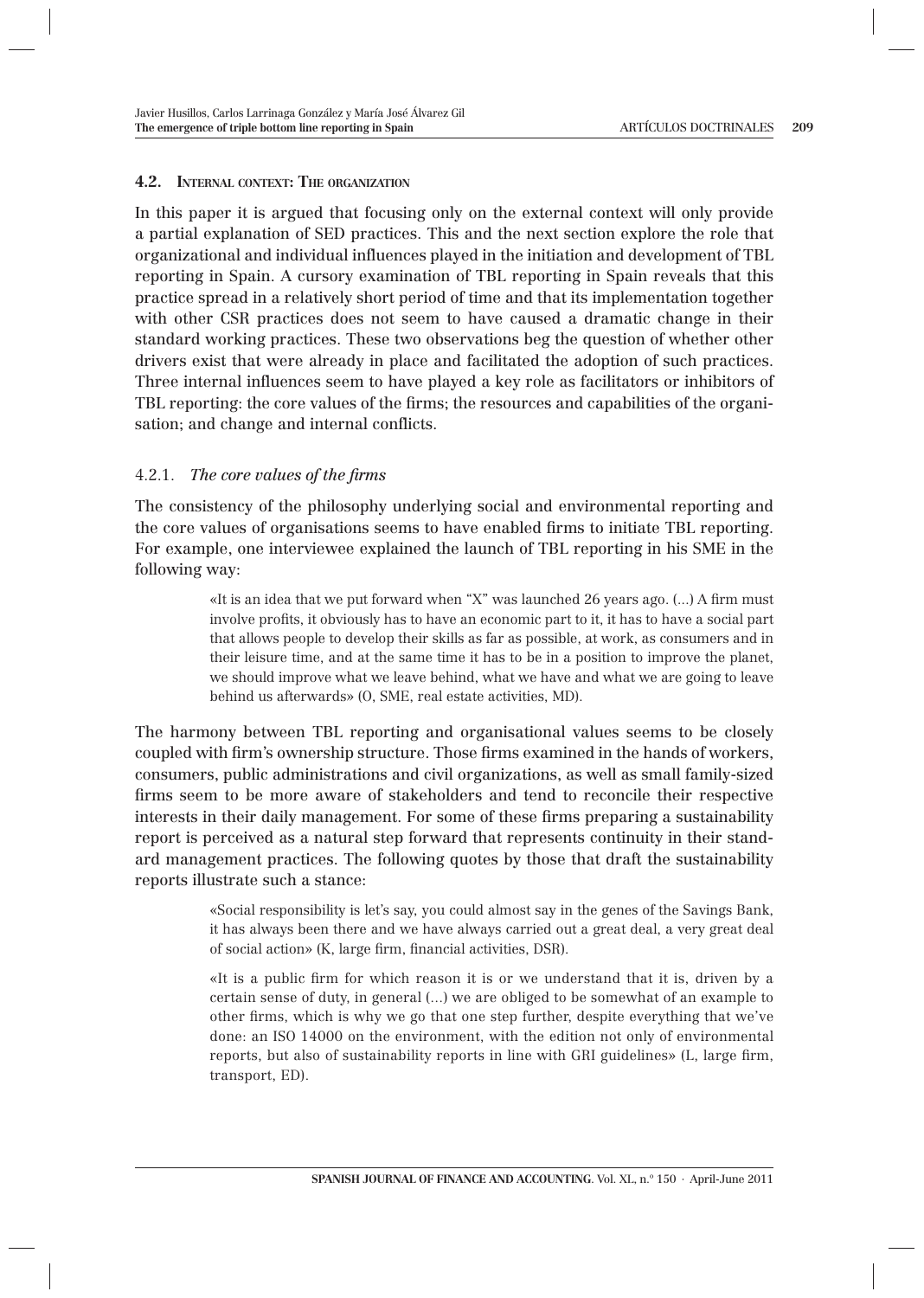## 4.2.2. *Resources and capabilities*

Experience with total quality and environmental management systems, as well as with preparing reports seems to have been a source of synergies that have facilitated CSR practices in the organisations under analysis. This was specially the case of firms in environmentally «sensitive» sectors that used to publish environmental reports.

> «We had (...) tools to gather the information, people to do it, experience elaborating environmental reports, a communications company to design it, so we did it [the sustainability report]» (N, SME, cement manufacture, ED).

Albelda *et al*. (2007) found out that the implementations of the European Community's Eco-Management and Audit Scheme (EMAS) not only increased the skills and expertise of employees, the commitment of managers and cross-functional coordination and communication, but also improved the embeddedness of environmental concerns in the organizations. The interviewees also noted the existence of synergies between CSR and the previous EFQM systems.

## 4.2.3. *Change and Internal conflicts*

TBL reports are not only conceived by managers interviewed as the result of a process, but also as a means, a management tool for organizational change. The report is not only addressed at the outside, but also at internal audiences. Implicit in the process of drawing up the reports is the collection, the measurement and the analysis of information that seems to be helping firms to become more aware of their actions, to know themselves better and to be able to compare themselves with others as well as with their past performance. Thus, different interviewees highlighted the process of drawing up the reports as playing a role in the implementation of significant changes within organisations.

> «Also drawing up the report in line with GRI, as you question things and you set yourself challenges, I mean to say that it is a little as if you were on a forced march to wherever you were going, it makes you get a move on a little more, because it's demanding and you have to be honest when you answer it because otherwise, it wouldn't make any sense. I think all that makes it a sort of driving force» (P, SME, food processing, QD).

These organisational changes seem to bring with them conflicts within the organisation concerning not only resistances to change, but also who governs the change. As pointed out also by Adams (2002) a conflict at the launching of the reporting process stems from the power struggles between the different departments for the control of such process within the organisation. One interviewee from the communications department in a Spanish multinational firm describes this process in her organization.

> «There was a moment when nobody knew who was going to take the whole caboodle forward, something which happens in all firms, nor did we know how it was going to be organised. Those in the environmental department pushed and pulled and wanted to write sustainability into everything. Communications wanted to stamp CSR on everything, those from I don't know where wanted corporate responsibility, and in the end… Who got the job? Well the person who made most noise, there was no intellectual reason. (...) There are still departments that resent this situation» (C, large firm, electricity and gas, CD).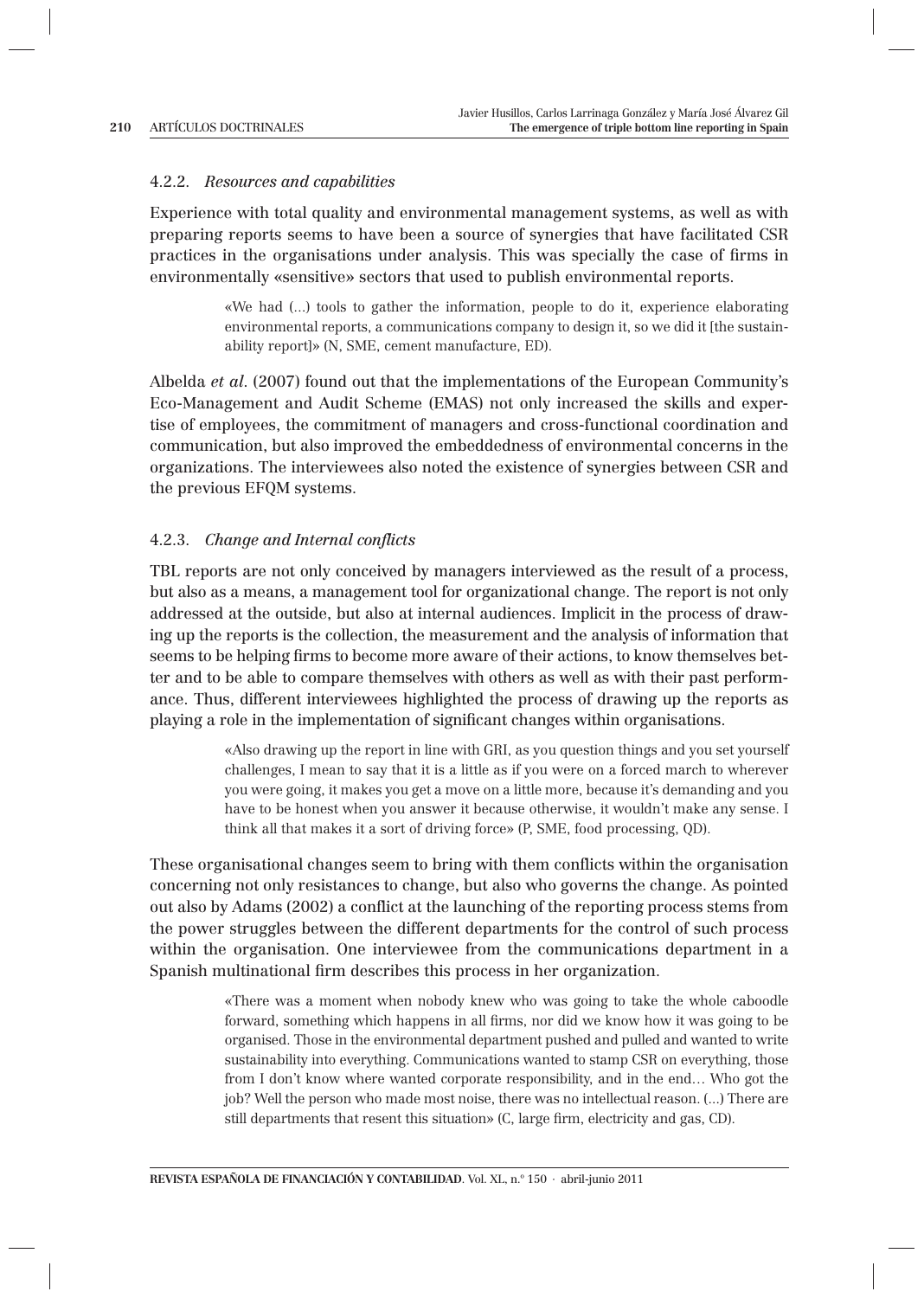Resistance to change plays a complex role in TBL reporting. On the one hand, there are accounts of resistance to the initiation of TBL reporting, not only from the top of the organization as this manager highlighted:

> «This report was put together in 2001, it was the 2002 one, it was never published, (...) it is an excellent report, but it was never published, and it was never published, because some of the directors at that moment in time…, some of the directors, I won't say all of them, but some of the directors who have to take the decisions over publishing this and that, were not convinced, they didn't understand it» (C, large firm, electricity and gas, CD).

## But, also from the employees in charge of implementing the changes that are necessary:

«There were some very hard times I think with some people who had to provide you with information and who didn't want to, who went beating around the bush and who didn't send it to you, who sent you really very badly done work, that you however couldn't, couldn't do a thing with, people who then got cross because you put this or that and not the other» (C, large firm, electricity and gas, CD).

On the other hand, the interviewees also stressed that just as the implementation of the CSR criteria is an important source of internal conflicts, the conjunction of two contextual influences such as the will of some managers to introduce organizational changes in the development of TBL reports, and the favourable opinion (legitimacy) provided by external experts about this new initiatives, could bring with it implicit mechanisms to soften those focal points of resistance:

> «What AENOR [Spanish Association for Normalization and Certification; Spanish Associate of ISO] tells us… (...) well it helps us deal with management because we are stronger, so that later when we have to pass on the improvements that we have to do, well they'll be that bit more credible» (H, large firm, electricity and gas, ED).

And a similar observation was made with regard to the resistance of employees. The process of drawing up the TBL report seems to have the capacity to «raise awareness» and «educate» internal actors and engage them personally in the process.

> «[The report] has served on the one hand to raise awareness in the different areas which were perhaps not so involved in these matters and to move them towards what we wanted. Also, when it comes to taking action, it is easier if they already know and are already involved in the publication and in what there is to be done» (I, large firm, electricity and gas, CD).

In summary, the organizational context appears to be influential for TBL reporting, although corporate narratives suggest that what explains the dynamics of SED is in fact the confluence of different external an internal influences

## **4.3. INTERNAL CONTEXT: INDIVIDUALS**

The interviewees provided an account of TBL reporting practices in which a further dimension of the internal context was considered to play an influential role: the individuals engaged in the process of TBL reporting. This was particularly apparent in the case of SMEs.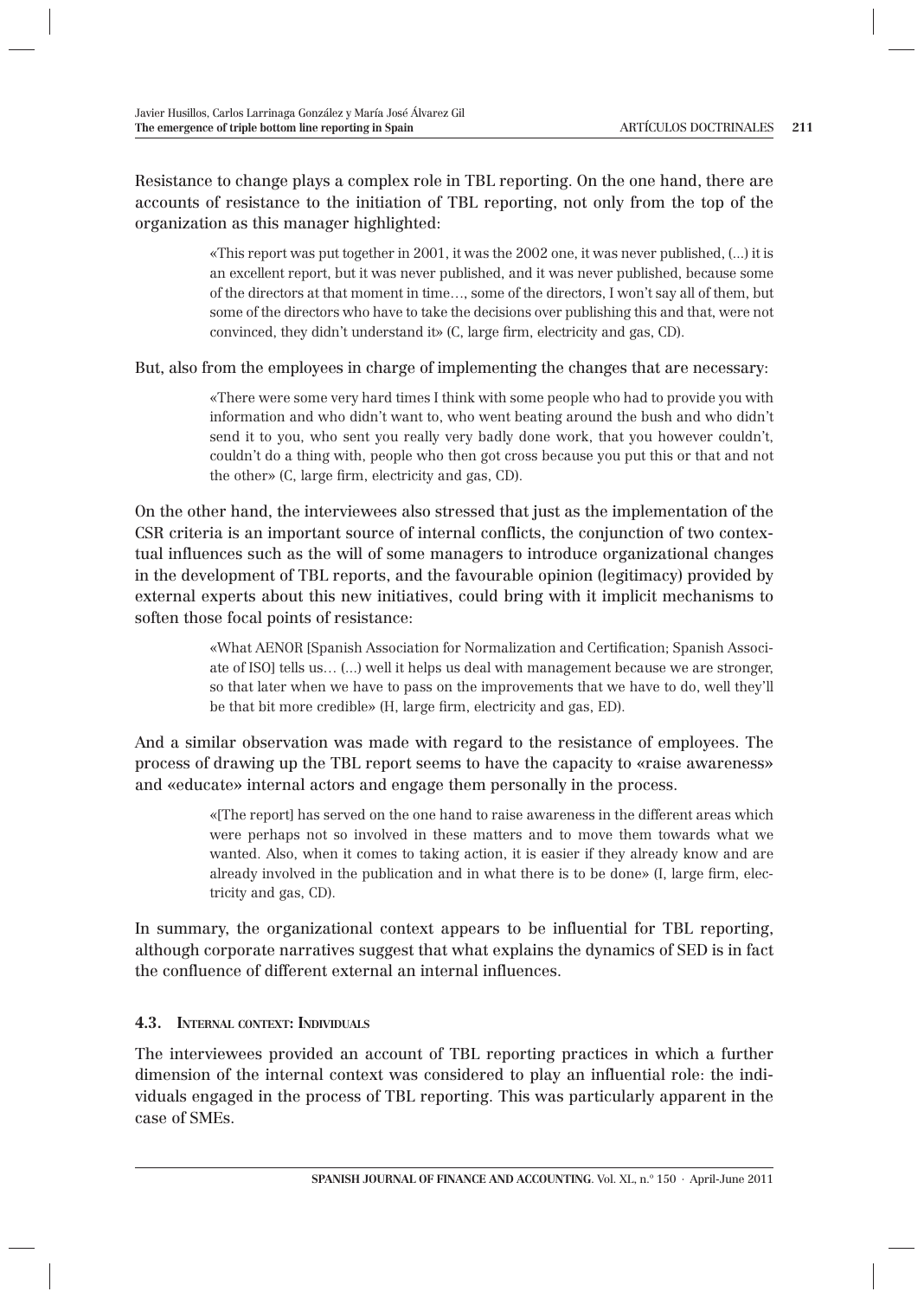«I'm here as the big gun, the animator, the agent of the organisation, so in some ways I feel it more than anybody. I try to get it moving by creating concern (...) if you have to pull your organisation along with you, you have to be more convinced than anybody» (P, SME, food processing, QD)

Apart from the general observation of the relevance of individuals in SMEs, this dimension could be analytically broken down in the specific characteristics that could influence CSR and SED practices: the proactive attitude of the actor, his/her ethical and moral values and his/her personal views on sustainable development.

## 4.3.1. *Proactive attitude*

Proactive attitude is a psychological characteristic of the individual (the executive who leads the initiation of SED) that indicates a tendency to seek out new ideas and new initiatives that improve the actual conditions in which the organisation is found (Bateman and Crant, 1993; Crant, 2000). The importance of this influence of SED was highlighted by Ullmann (1985) who referred to the individual's *active strategic posture* (see also, Roberts, 1992). According to the account of one CSR executive in a Spanish multinational company the proactive attitude of some individuals seem to play a significant role:

> «[The idea of implementing CSR practices] arose from the uncertainty of specific people here to take up the idea and we started to think about it, to read up on it, to draw up benchmarks, and that sort of thing, to analyse it and to say, this might be one way forward, we proposed it to management and management told us to study it» (D, large firm, electricity and gas, DSR).

## 4.3.2. *Ethical and moral values of the manager*

Alongside their proactive attitudes, the values and personal convictions of managers also appear to be influential for SED: some of the managers interviewed have specifically expressed their personal commitment to CSR beyond their professional duties and purely economic objectives. Some executives have gone so far as to affirm that they have a *vital* commitment towards social and environmental issues.

> «Being in the firm, in a social responsibility department is a way of having the resources to do things in which you believe» (F, large firm, retail trade, DSR).

> «If the firm were only an economic entity, or a business, I don't know whether or not I would continue to be a business person, I understand it as being much more than all that» (M, SME, food processing, MD).

Many interviewees declared that they found some *«*personal satisfaction» in trying to promote CSR and SED practices in their organizations, pointing again to a narrative about assembled influences. However, it is also apparent that individuals had a stronger influence in SMEs, while institutional factors played a more important role in large organizations.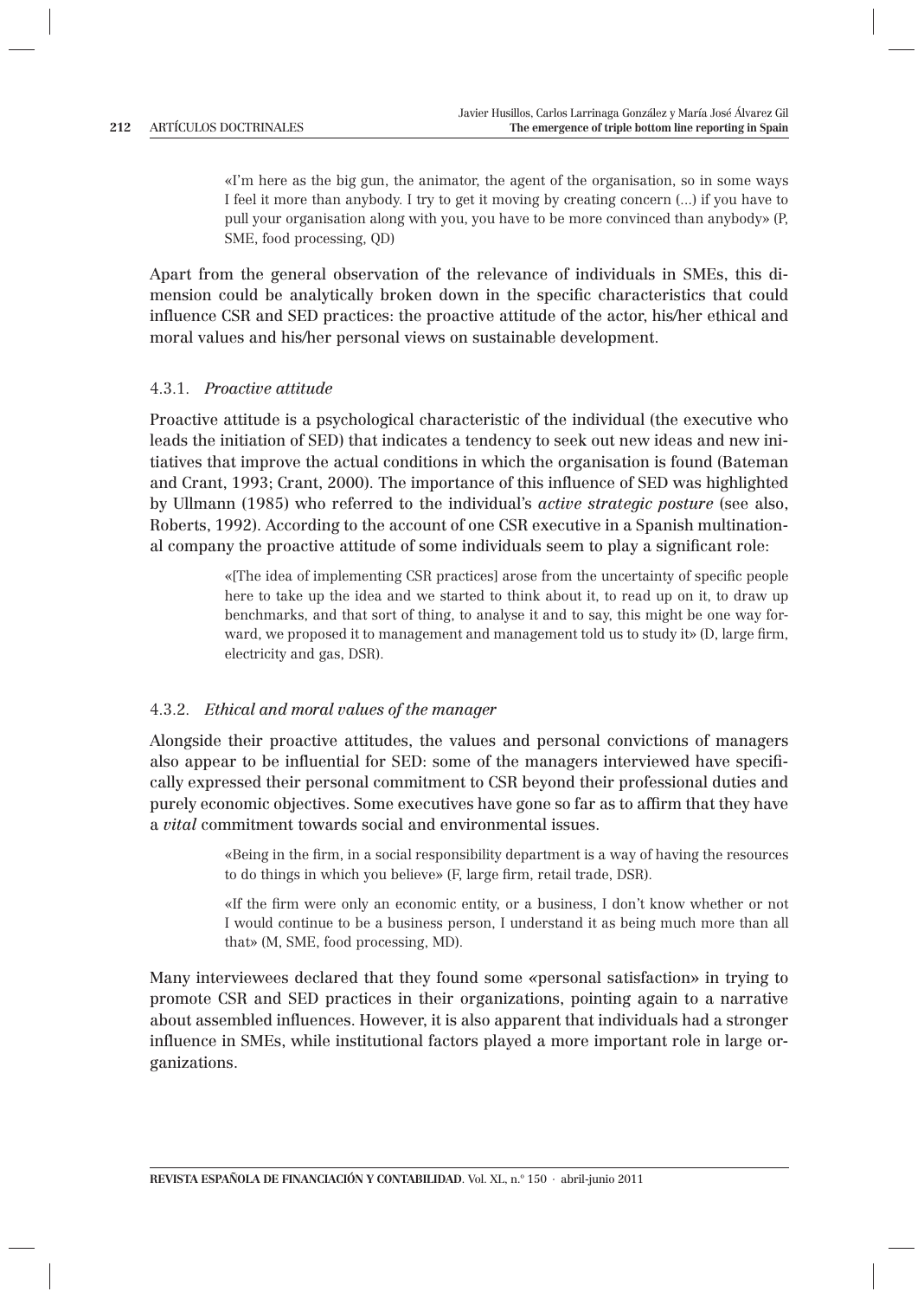# 4.3.3. *Individual's views on sustainable development*

One final issue that emerged from the interviews is that the personal conceptualization of sustainable development (particularly in the case of large firms) was not linked to ecological sustainability, but to the sustainability of the organization (see Adams, 2004 or Gray 2006, for the same finding). In some cases, the managers have even made it quite clear that global sustainable development is not compatible with their business activities (despite calling the report they draw up a «sustainability report» in relation to global sustainability). The following quote reveals the most widespread feeling, in the words of a manager responsible for drawing up the TBL report of a large firm in the services sector.

> «We would uphold the classic definition of sustainable development, to protect the environment for our generation, that is, to develop ourselves as a firm without compromising the environment, or current or future generations. This is almost a philanthropic definition of what sustainable development is, as a philosophy. For us it is a definition but I don't think that it is adapted to the real world of firms. (...) I think that sustainable development for the majority of firms is all that effort that as firms we put into our work to create a safe and peaceful setting in which we can progress in the short, medium and long term» (G, large firm, urban waste management, ED).

Different narratives express the same basic idea: sustainable development is a utopia that needs to be translated into what is possible in the business world. The individual reactions to this go from a more pragmatic approach (see the previous quote) to bitterer accounts. The specific influence of this personal approach to sustainable development is a more convoluted question that this paper cannot answer.

# **5. DISCUSSION AND CONCLUDING COMMENTS**

Inspired by previous literature (Adams, 2002; O'Dwyer, 2002) that drew our attention to the limited attention that the influence of the internal context has received in extant research on SED, this paper conducted a field study of the external and internal contexts that motivated the recent emergence of TBL reporting in Spain, on the understanding that the investigation of either only external or only internal contexts limits our knowledge of the complex realities that surround SED (Adams, 2002). This course of action has revealed the importance of the confluence of both contexts, with assemblages of internal and external influences enabling or inhibiting the decision and the process that lead to the elaboration and publication of a TBL report. The present study has established that: *(a)* both external and internal (organizational and individual) contexts seem to influence the decision and the process of preparing a TBL report; and *(b)* there exist particular assemblages of influences stemming from external and internal contexts that are specific to organizations and act as powerful inductors or inhibitors of change, as already posited by Larrinaga-González and Bebbington (2001).

Section four provided accounts of particular assemblages of influences, as rationalized by the actors. To provide just a few examples, proactive individuals appear to be more influential within their own organizations if they find other organizations in their institu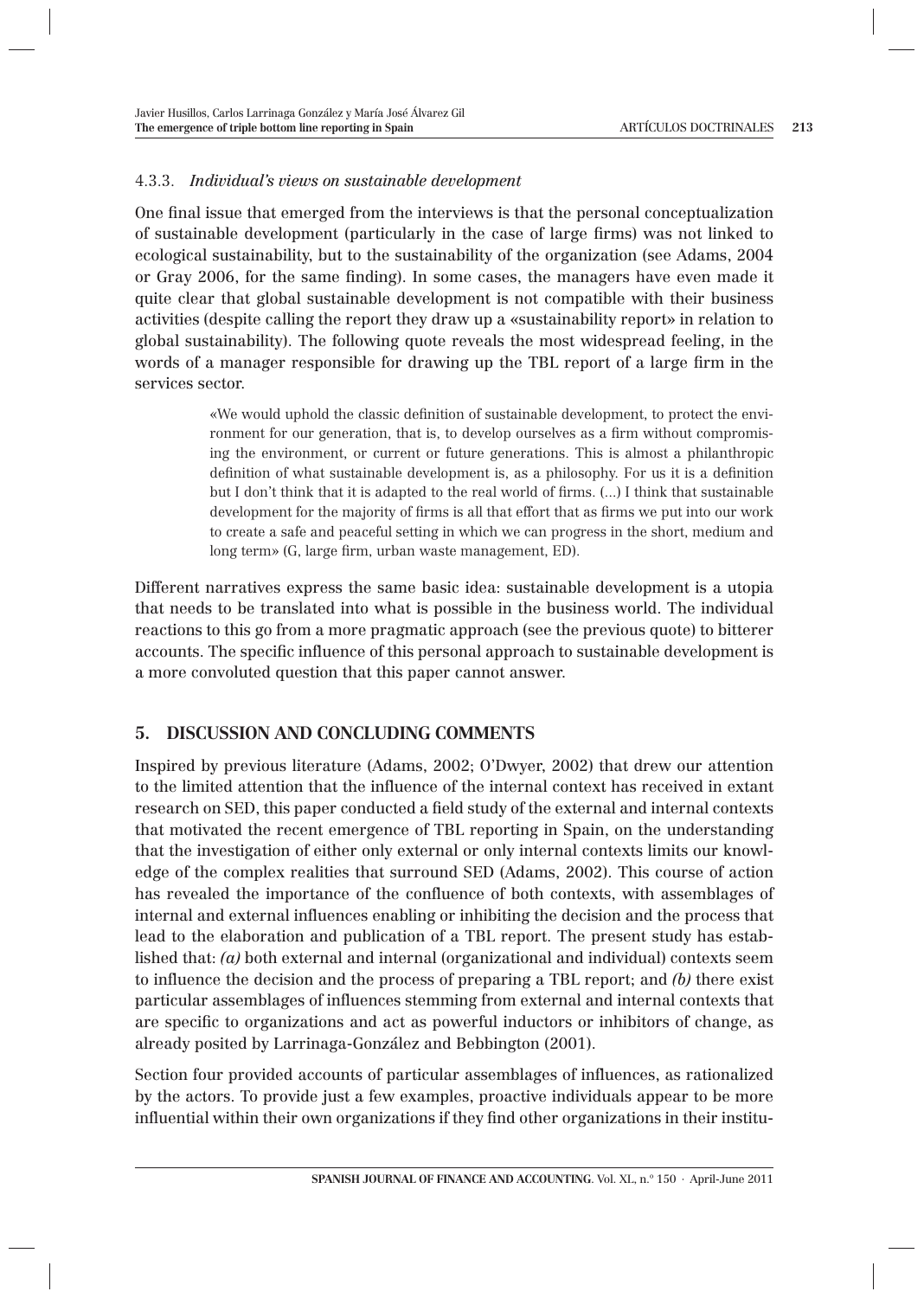tional environment that provide them with benchmarks. A multiplier effect also appears to exist between personal and organizational values or between proactive individuals, resistance to change and external «experts». The direction of influence in such coalitions is not always clear. For example, mass media arguably mediates in both directions between individual, organizational and the remaining external contexts.

Taken together, these findings seem to confirm the arguments in previous literature (Adams, 2002; Gray, 2002b) on the need for simultaneous study of external and internal contextual influences of SED.

The analysis carried out in this paper also yields significant insight into the appearance and development of TBL reporting in Spain. As regards the external context, a causal relationship could be inferred from the narratives between a growing social concern mainly derived from financial scandals (rather than from a concern for sustainable development itself) and TBL reporting, further reinforced by benchmarking and the role of experts. The role of media is not negligible, but its role, according to the interviewees, could be different to what is usually expected, as the media not only echo social concerns, but are also conceived as «educating» stakeholders, influencing their expectations and perceptions (see Brown and Deegan, 1998; and Deegan *et al.,* 2002). As might be expected, the external context in the accounts of the interviewees appears less significant for TBL in the case of SMEs and cooperatives, except for the role played by the government. Interviewees also asserted that stakeholders do not seem concerned about the content of TBL reports, do not demand them explicitly, and do not provide any feedback on their contents, corroborating Adams (2002) rather than Tilt (1994) and Deegan and Gordon (1996). This open a new avenue of research in the SED field into the gap between sustainability concerns at societal and stakeholder level difficult to explain with the prevalent SED theories. But this is not the only paradox we found in relation to this issue. While interviewees see stakeholder interest as a keystone for the development of TBL reporting, after analysing the reports and interviews we could conclude that the organizations do not seem to have developed appropriate mechanisms for stakeholder engagement. This picture does not conform to the *social accounting* normative archetype of SED as a mechanism for the discharge of accountability (Adams, 2004; Thomson and Bebbington, 2005), but rather to an activity that responds to institutional financial stakeholders and their concerns over financial scandals.

Apart from the motivations to develop TBL reporting discussed in the previous paragraph, two different influences seem to have played a key role in the institutionalization of TBL reporting in Spain: the importance of collaboration and benchmarking between firms and the influence of experts. It is argued here that these two factors could explain why TBL reports in line with GRI guidelines that were prepared by Spanish firms increased from 6 in 2001, to 76 in 2005 (Calvo-Sanchez *et al.*, 2007). The present study shows how the sustainability reporting field became a collaborative space between companies that arguably compete with each other, but which also meet in the same clubs to pursue common purposes. Those clubs were very active at defining the scope and content of corporate social responsibility, spreading social and environmental disclosure. This finding, in conjunction with the lack of accountability discussed previously, could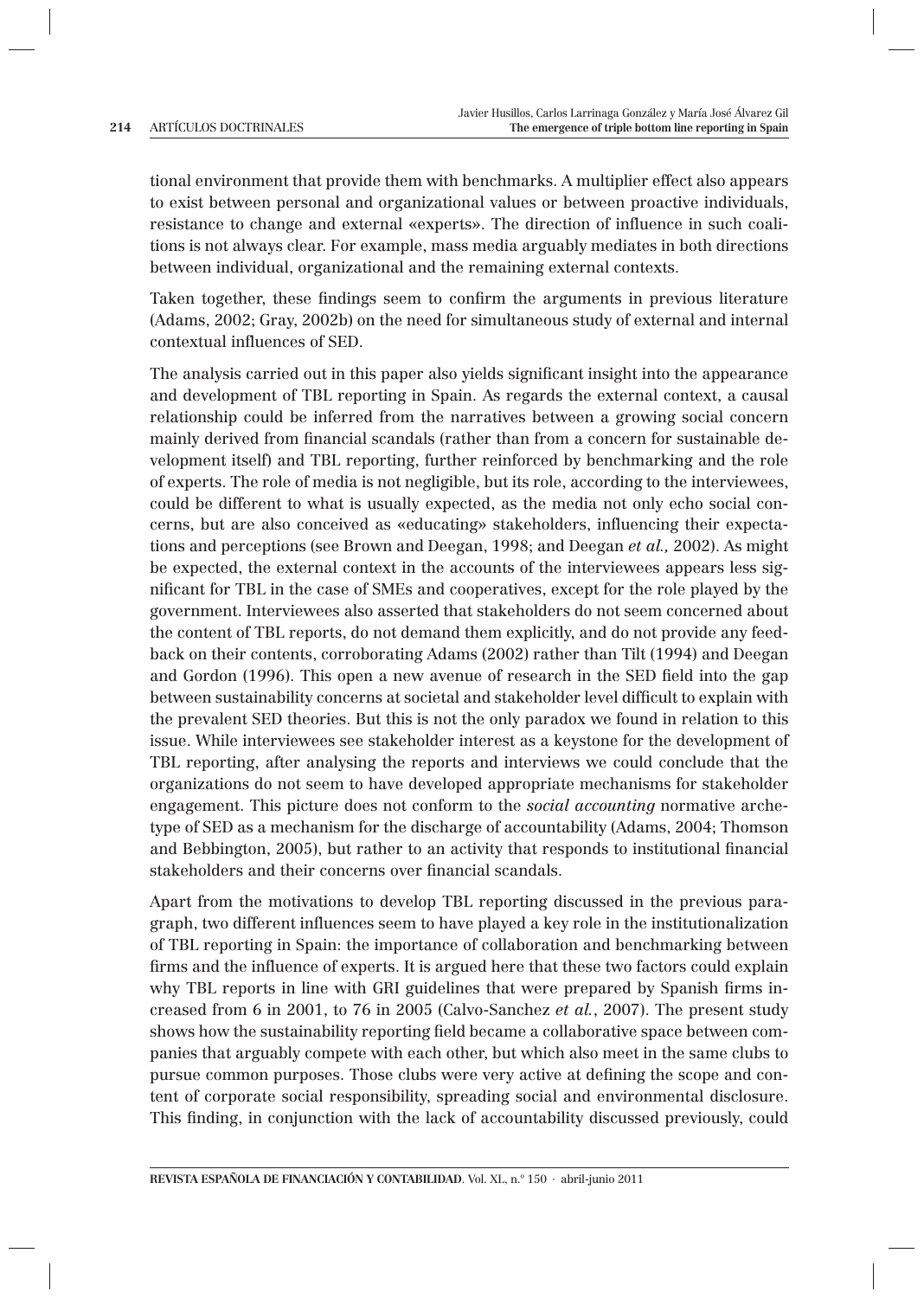indicate that firms decide to collaborate to engage in a collective process of what has been described in the literature as *managerial capture* (O'Dwyer, 2002; Moneva *et al.*, 2006). Another significant influence for the institutionalization of SED illuminated in this study stems from groups of experts. The preferences of experts on CSR, with different backgrounds and power, appear to have a significant influence on the scope and content of TBL reports, rather than the interests of a broad range of stakeholders. Interestingly, the way in which firms align forces as a result of groups of experts, and its consequences for SED is an unexplored area in social accounting research.

Concerning the internal organizational context, a relationship between TBL reporting and the core values of firms appears to exist, in which the ownership structure or the size of organizations has an association with the narratives about SED. The direction and sign of such an association seem to depend on the confluence of external and internal influences. In this respect, although more research is needed in this area, the approach of transnational firms, present in international financial markets and with a shareholder orientation, seems to be less transparent than the account of SMEs, cooperatives and non-for-profit entities, mostly operating locally and characterized by what Smith, Adhikari, and Tondkar (2005) refer as a more communitarian perspective of many continental European countries. An additional finding in the organizational context is the reflexive role that SED plays in organisational change (Gray *et al.*; 1995a; Larrinaga-Gonzalez and Bebbington, 2001). TBL reports could be the outcome of changing organizational values, but it is also acknowledged that TBL could play a role not only in legitimising corporate behaviour *visà-vis* the public (external legitimacy), but also in overcoming the resistance of those that hold the power to allow the initiation and the subsequent development of CSR practices such as TBL reporting (internal legitimacy). This is specially so in large companies, which also need a confluence of rhetorical factors (e.g. benchmarking, recommendation of experts) to break down internal resistance and assuage conflict.

Finally, the results obtained in this study also underscore the need to consider individual influence. The proactive attitude of managers, their personal values and their opinions on the possibility of achieving sustainable development, all appear to be important internal influences to SED. This is specially the case of SMEs, where it could be maintained that the external context (with the exception of governmental promotion) is less significant than the characteristics of the individual, assembled with other influences (e.g. coherence of personal and organizational values). Although, previous studies (Bebbington *et al*; 1994; Deegan, *et al*; 1996; Wilmshurst and Frost, 2000; Adams, 2002; Collison et al 2003; Cormier *et al*; 2004; Kuasirikun, 2005) were concerned with the actors' perceptions and attitudes towards SED, very little is still known about the influence on SED of their cognitive characteristics, attitudes, values and personal views.

# **REFERENCES**

ADAMS, C. 2002. Internal organisational factors influencing corporate, social and ethical reporting: beyond current theorising. *Auditing, Accounting and Accountability Journal* 15(2): 223-250.

— 2004. The ethical, social and environmental reporting-performance portrayal gap. *Accounting, Auditing and Accountability Journal* 17(5): 731-757.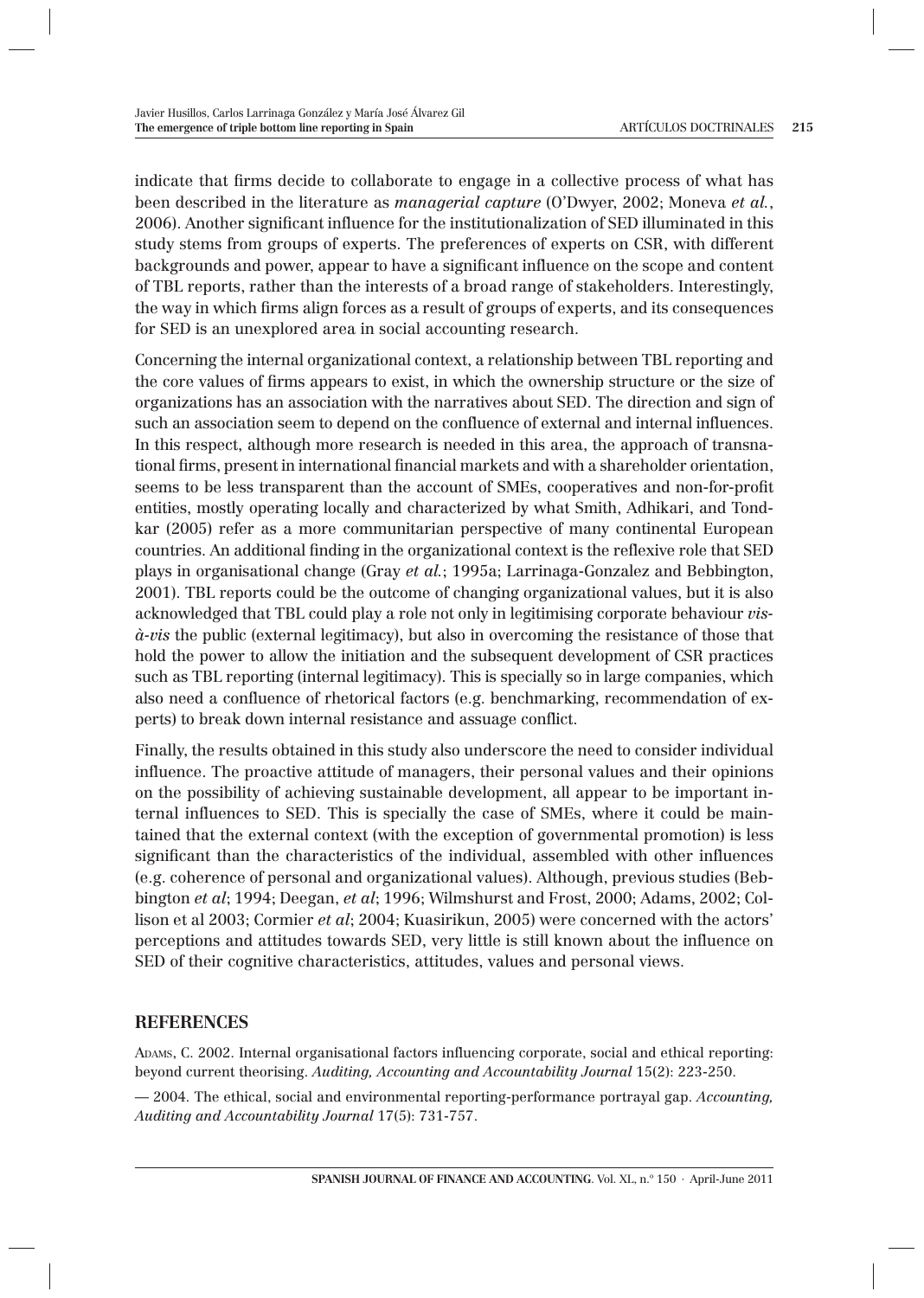ADAMS, C., and LARRINAGA-GONZALEZ, C. 2007. Engaging with organizations in pursuit of improved sustainability accounting and performance. *Accounting, Auditing and Accountability Journal* 20(3): 333-355.

ADAMS, C., and NARAYANAN, V. 2007. The standardization of sustainability reporting. *In:* UNERMAN, J.; BEBBINGTON, J., and O'DWYER, B., eds. *Sustainability Accounting and Accountability,* New York: Routledge: 70-85.

ADAMS, C. A., and MCNICHOLAS, P. 2007. Making a difference: sustainability reporting, accountability and organisational change. *Accounting, Auditing and Accountability Journal* 20 (3): 382-402.

ALBELDA-PÉREZ, E.; CORREA-RUIZ, C., and CARRASCO-FENECH, F. 2007. Environmental management systems as an embedding mechanism: a research note. *Auditing, Accounting and Accountability Journal* 20(3): 403.

*Álvarez-Etxeberría, I.* 2009. Las memorias de sostenibilidad: un instrumento para la gestión de la sostenibilidad. *Revista Española de Financiación y Contabilidad* 38(144): 677-697.

ARCHEL, P.; FERNÁNDEZ, M., and LARRINAGA-GONZALEZ, C. 2008. The organizational and operational boundaries of triple bottom line reporting: a survey. *Environmental Management Journal* 41(1): 106-117.

ARKSEY, H., and KNIGHT, P. 1999. *Interviewing for Social Scientists*. Sage Publications.

BATEMAN, T. S., and CRANT, J. M. 1993. The proactive component of organizational behavior: a measure and correlates. *Journal of Organizational Behaviour* 14(2): 103-118.

BEBBINGTON, J.; GRAY, R.; THOMSON, I., and WALTERS, D. 1994. Accountant's attitudes and environmentally-sensitive accounting. *Accounting and Business Research* 24(94): 109-120.

BROWN, N., and DEEGAN, C. M. 1998. The public disclosure of environmental performance information – A dual test of media agenda setting theory and legitimacy theory. *Accounting and Business Research* 29(1): 21-41.

CALVO-SANCHEZ, J.A.; GARAYAR-ERRO, A., and ÁLVAREZ-ETXEBERRIA, I. 2007. Informes de Sostenibilidad: estado del arte. *Cuadernos Aragoneses de Economía* 17(1): 63-97.

CAMPBELL, D. 2003. Intra– and intersectorial effects in environmental disclosures: evidence for legitimacy theory. *Business Strategy and the Environment*, 12(6): 357-371.

CAMPBELL, D., CRAVEN, B., and SHRIVES, P. 2003. Voluntary social reporting in three FTSE sectors: a comment on perception and legitimacy. *Accounting, Auditing and Accountability Journal,* 16(4): 558-581.

COLLISON, D.; LORRAINE, N., and POWER, D. 2003. An exploration of corporate attitudes to the significance of environmental information for stakeholders. *Corporate Social Responsibility and Environmental Management* 10(4): 199-211.

CORMIER, D., GORDON, I. M., and MAGNAN, M. 2004. Corporate environmental Disclosure: contrasting management's perceptions with Reality. *Journal of Business Ethics* 49(2): 143-165.

CRANT, J. M. 2000. Proactive behavior in organizations. *Journal of Management* 26(3): 435-462.

CZARNIAWSKA, B. (2004). *Narratives in Social Science Research*. London: Sage Publications.

DEEGAN, C., and BLOMQUIST, CH. 2006. Stakeholders influence on corporate reporting: An exploration of the interaction between WWWF-Australia and the Australian minerals industry. *Accounting Organizations and Society* 31(4/5): 343-372.

DEEGAN, C., and GORDON, B. 1996. A study of the environmental disclosure practices of Australian corporations. *Accounting and Business Research* 26(3): 187-199.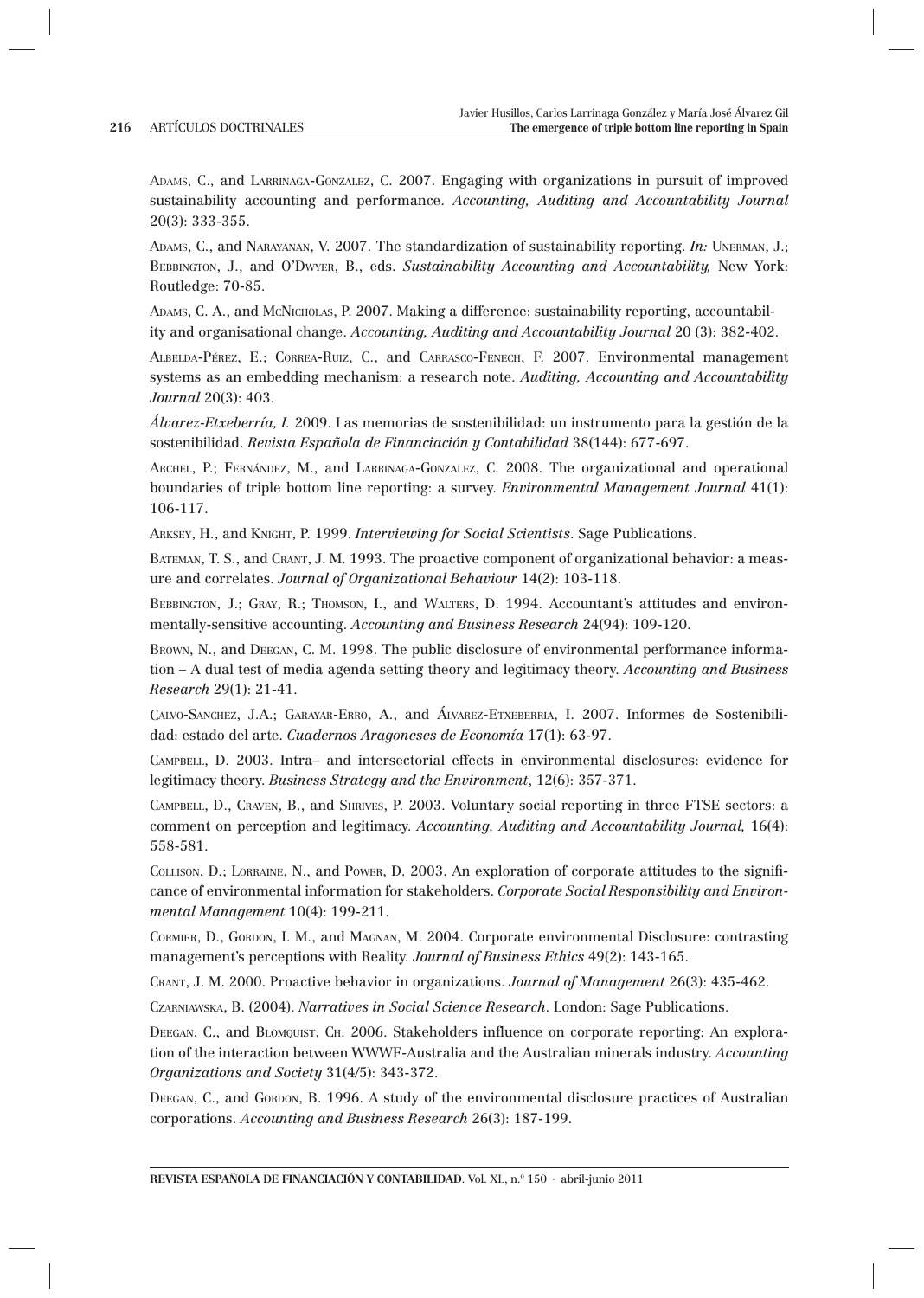DEEGAN, C.; RANKIN, M., and TOBIN, J. 2002. An examination of the corporate social and environmental disclosures of BHP from 1983-1997. A test of legitimacy theory. *Accounting, Auditing and Accountability Journal* 15(3): 312-343.

DEEGAN, C.; RANKIN, M., and VOGHT, P. 2000. Firm's disclosure reactions to major social incidents: Australian evidence. *Accounting Forum* 14(1): 101-130.

DIMAGGIO, P. J. 1988. Interest and agency in institutional theory. *In:* ZUCKER, L. G., Ed. *Institutional patterns and organizations: culture and environment*. Cambridge, M.A.: Ballinger.

GLOBAL REPORTING INITIATIVE (GRI). 2002. Sustainability reporting guidelines. Boston.

— (GRI). 2006. Sustainability reporting guidelines. Amsterdam.

GRAY, R. 2002a. The Social Accounting Project and *Accounting, Organizations and Society*: Privileging engagement, imaginings, new accountings and pragmatism over critique?. *Accounting, Organizations and Society* 27(7): 687-708.

— 2002b. Of messiness, systems and sustainability: towards a more social and environmental fi nance and accounting. *British Accounting Review* 34(4): 357-386.

— 2006. Does sustainability reporting improve corporate behaviour?: Wrong question? Right time? *Accounting and Business Research* 36(4): 65-88.

GRAY, R., KOUHY, R., and LAVERS, S. 1995b. Corporate social and environmental reporting. A review of the literature and a longitudinal study of UK disclosure. *Accounting, Auditing and Accountability Journal* 8(2): 47-77.

GRAY, R. H. and MILNE, M. J. 2004. Towards reporting on the triple bottom line: mirages, methods and myths. *In:* HENRIQUES, A., and RICHARDSON, J. Eds. *The Triple Bottom Line: Does It All Add Up?*, London: Earthscan: 70-80.

GRAY, R.; WALTERS, D. M.; BEBBINGTON, J., and THOMPSON, I. 1995a. The greening of enterprise: an exploration of the (non) role of environmental accounting and environmental accountants in organizational change. *Critical Perspective on Accounting* 6(3): 211-239.

HUBERMAN, M., and MILES M. B. 1994. Data management and analysis methods. *In:* DENZIN, N. K., and LINCOLN, Y. S., Eds. *Handbook of qualitative research.* Thousand Oads, California: Sage.

KUASIRIKUN, N. 2005. Attitudes to the development and implementation of social and environmental accounting in Thailand. *Critical Perspectives on Accounting* 16(8): 1035-1057.

LARRINAGA-GONZALEZ C., and BEBBINGTON, J. 2001. Accounting change or institutional appropriation?– A case study of the implementation of environmental accounting*. Critical Perspectives on Accounting* 12(3): 269-292.

LAWRENCE, T. B. 1999. Institutional Strategy. *Journal of Management* 25(2): 161-188.

LLENA, F.; MONEVA, J. M., and HERNÁNDEZ, B. 2007. Environmental Disclosure and compulsory accounting standards: The case of Spanish annual reports. *Business Strategy and the Environment* 16(1): 50-63.

MAGNESS, V. 2006. Strategic posture, financial performance and environmental disclosure. An empirical test of legitimacy theory. *Accounting, Auditing and Accountability Journal* 19(4): 540-563.

MILLER, W. L., and CRABTREE, B. F. 1999. Depth interviewing. In CRABTREE, B. F., and MILLER, W. L., Eds. *Doing Qualitative Research.* California: Sage Publications: 89-108.

Moneva, J.M.; Archel, P. and Correa, C. 2006. GRI and the camouflaging of corporate unsustainability. *Accounting Forum* 30(2): 121-137.

NEU, D.; WARSAME, H., and PEDWELL, D. 1998. Managing public impressions: environmental disclosures in annual reports. *Accounting, Organizations and Society* 23(3): 265-282.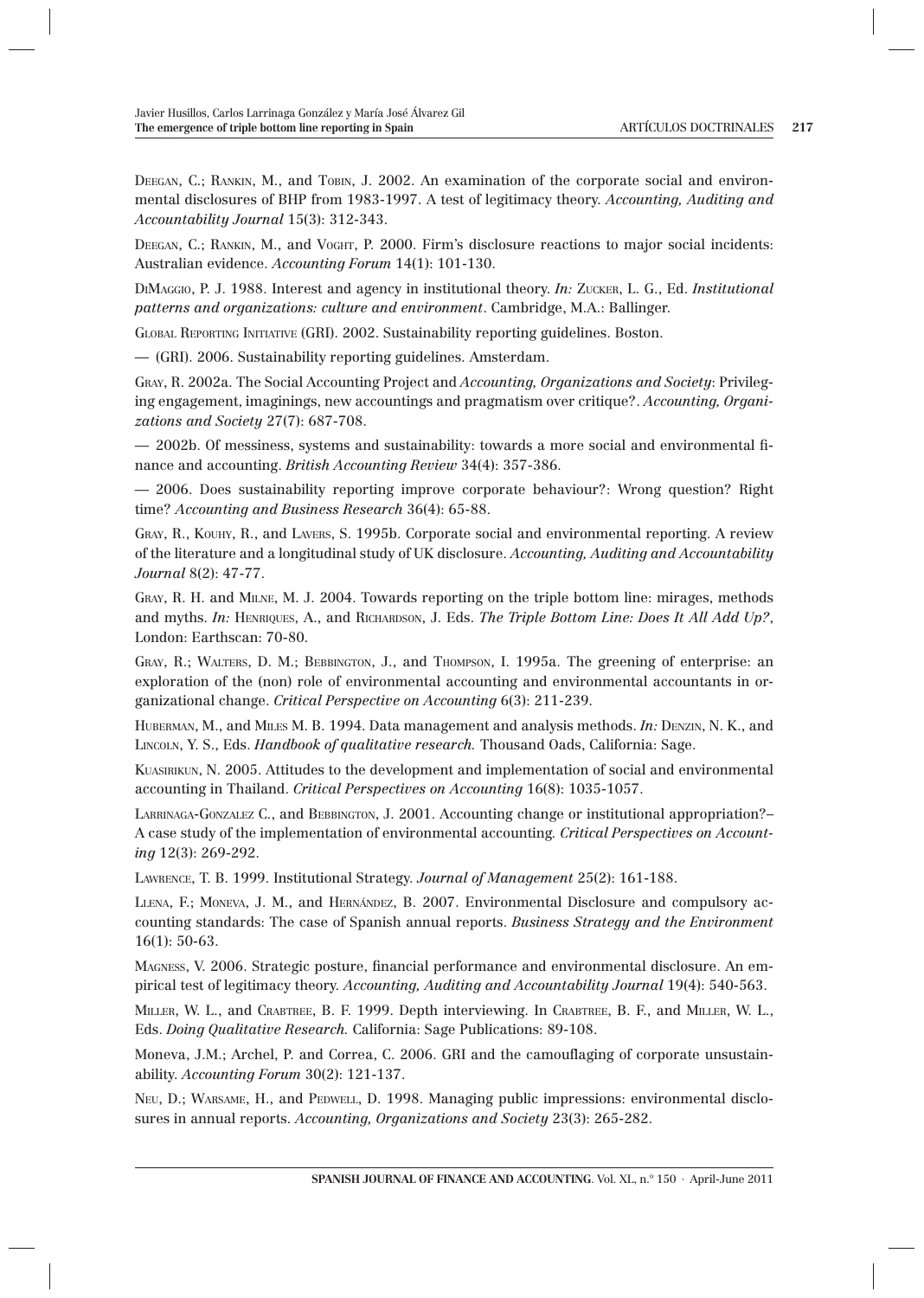O'DONOVAN, G. 2002. Environmental disclosures in the annual report. Extending the applicability and predictive power of legitimacy theory, *Accounting, Auditing and Accountability Journal* 15(3): 344-71.

O'DWYER, B. 2003. Conceptions of corporate social responsibility: the nature or managerial capture. *Accounting, Auditing and Accountability Journal* 16(4): 523-557.

— 2004. Qualitative data analysis: illuminating a Process for Transforming a 'Messy' but 'Attractive' 'Nuisance'. *In:* HUMPHRY, C., and LEE, W., Eds. *The Real Life Guide to Accounting Research. A Behind-the-Scenes View of Using Qualitative Research Methods*. Amsterdam: Elsevier: 391-407.

— 2005. The construction of a social account: a case study in an overseas aid agency. *Accounting Organizations and Society* 30(3): 279-296.

— 2002. Managerial perceptions of corporate social disclosure. An Irish story. *Accounting, Auditing and Accountability Journal* 15(3): 406-436.

PARKER, L. D. 2005. Social and environmental accountability research: a view form the commentary box. *Accounting Auditing and Accountability Journal* 18(6): 842-860.

PATTEN, D. M. 1992. Intra-industry environmental disclosures in response to the Alaskan oil spill: a note on legitimacy theory. *Accounting, Organizations and Society* 17(5): 471-475.

— 1995. Variability in social disclosure: A legitimacy-based analysis. *Advances in Public Interest Accounting* 6: 273-285.

PATTON, M.Q. 2002. *Qualitative evaluation and research methods*, Third Edition, Sage, Beverly Hills, California.

ROBERTS, R. W. 1992. Determinants of corporate social responsibility disclosure: an application of stakeholder theory. *Accounting, Organizations and Society* 17(6): 595-612.

SMITH, J.; ADHIKARI, A., and TONDKAR, R. 2005. Exploring differences in social disclosures internationally: A stakeholder perspective. *Journal of Accounting and Public Policy* 24(2): 123-151.

THOMSON, I., and BEBBINGTON, J. 2005. Social and environmental reporting in the UK: a pedagogic evaluation. *Critical Perspectives on Accounting* 16(5): 507-533.

Tur, C. A. 1994. The influence of external pressure groups on corporate social disclosure: some empirical evidence. *Accounting, Auditing and Accountability Journal*, 7(4): 47-72.

TINKER, A. M., and NEIMARK, M. 1987. The role of annual reports in gender and class contradictions at General Motors: 1917-1976. *Accounting, Organizations and Society* 12(1): 71-88.

ULLMANN, A. 1985. Data in search of a theory: A critical examination of the relationships among social performance, social disclosure, and economic performance of U.S. firms. *Academy of Management Review* 10(3): 540-557.

WENGRAF, T. 2001. *Qualitative Research Interviewing: Semi-structured, Biographical and Narratives Methods*. London: Sage Publications.

WILMSHURST, T. D., and FROST, G. R. 2000. Corporate environmental reporting. A test of legitimacy theory. *Accounting, Auditing and Accountability Journal* 13(1): 10-26.

YIN, R. (1994). *Case Study Research: Design and Methods*, Second Edition, Beverly Hills, CA: Sage Publishing.